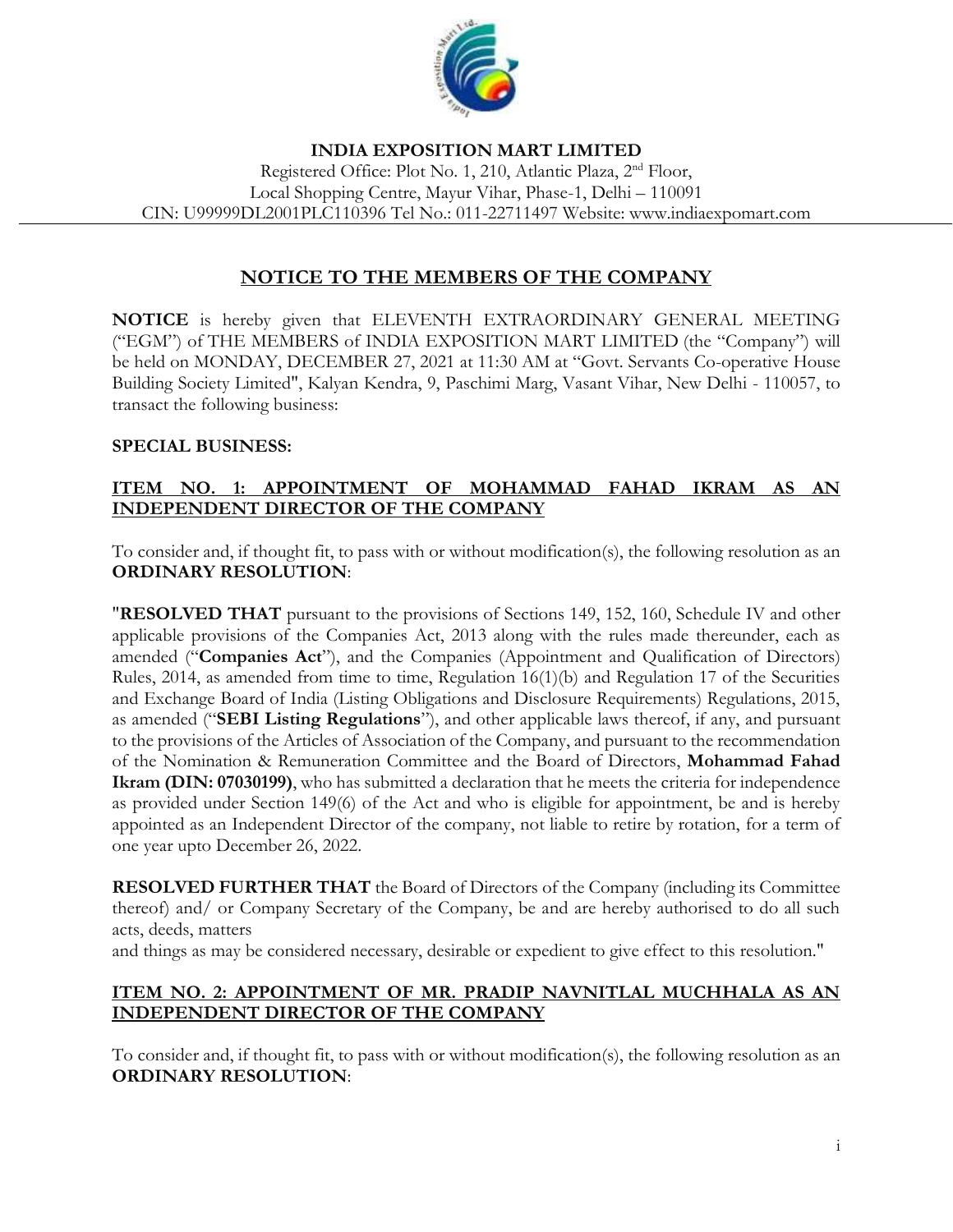"**RESOLVED THAT** pursuant to the provisions of Sections 149, 152, 160, Schedule IV and other applicable provisions of the Companies Act, 2013 along with the rules made thereunder, each as amended ("**Companies Act**"), and the Companies (Appointment and Qualification of Directors) Rules, 2014, as amended from time to time, Regulation 16(1)(b) and Regulation 17 of the Securities and Exchange Board of India (Listing Obligations and Disclosure Requirements) Regulations, 2015, as amended ("**SEBI Listing Regulations**"), and other applicable laws thereof, if any, and pursuant to the provisions of the Articles of Association of the Company, and pursuant to the recommendation of the Nomination & Remuneration Committee and the Board of Directors, **Mr. Pradip Navnitlal Muchhala (DIN: 02493536)**, who has submitted a declaration that he meets the criteria for independence as provided under Section 149(6) of the Act and who is eligible for appointment, be and is hereby appointed as an Independent Director of the company, not liable to retire by rotation, for a term of one year upto December 26, 2022.

**RESOLVED FURTHER THAT** the Board of Directors of the Company (including its Committee thereof) and/ or Company Secretary of the Company, be and are hereby authorised to do all such acts, deeds, matters

and things as may be considered necessary, desirable or expedient to give effect to this resolution."

## **ITEM NO. 3: APPOINTMENT OF MR. RAJESH KUMAR JAIN AS AN INDEPENDENT DIRECTOR OF THE COMPANY**

To consider and, if thought fit, to pass with or without modification(s), the following resolution as an **ORDINARY RESOLUTION**:

"**RESOLVED THAT** pursuant to the provisions of Sections 149, 152, 160, Schedule IV and other applicable provisions of the Companies Act, 2013 along with the rules made thereunder, each as amended ("**Companies Act**"), and the Companies (Appointment and Qualification of Directors) Rules, 2014, as amended from time to time, Regulation 16 (1)(b) and Regulation 17 of the Securities and Exchange Board of India (Listing Obligations and Disclosure Requirements) Regulations, 2015, as amended ("**SEBI Listing Regulations**"), and other applicable laws thereof, if any, and pursuant to the provisions of the Articles of Association of the Company, and pursuant to the recommendation of the Nomination & Remuneration Committee and the Board of Directors, **Mr. Rajesh Kumar Jain (DIN: 00410444)**, who has submitted a declaration that he meets the criteria for independence as provided under Section 149(6) of the Act and who is eligible for appointment, be and is hereby appointed as an Independent Director of the company, not liable to retire by rotation, for a term of one year upto December 26, 2022.

**RESOLVED FURTHER THAT** the Board of Directors of the Company (including its Committee thereof) and/ or Company Secretary of the Company, be and are hereby authorised to do all such acts, deeds, matters

and things as may be considered necessary, desirable or expedient to give effect to this resolution."

## **ITEM NO. 4: APPOINTMENT OF MS. SNIGHDHA SALUJA AS AN INDEPENDENT DIRECTOR OF THE COMPANY**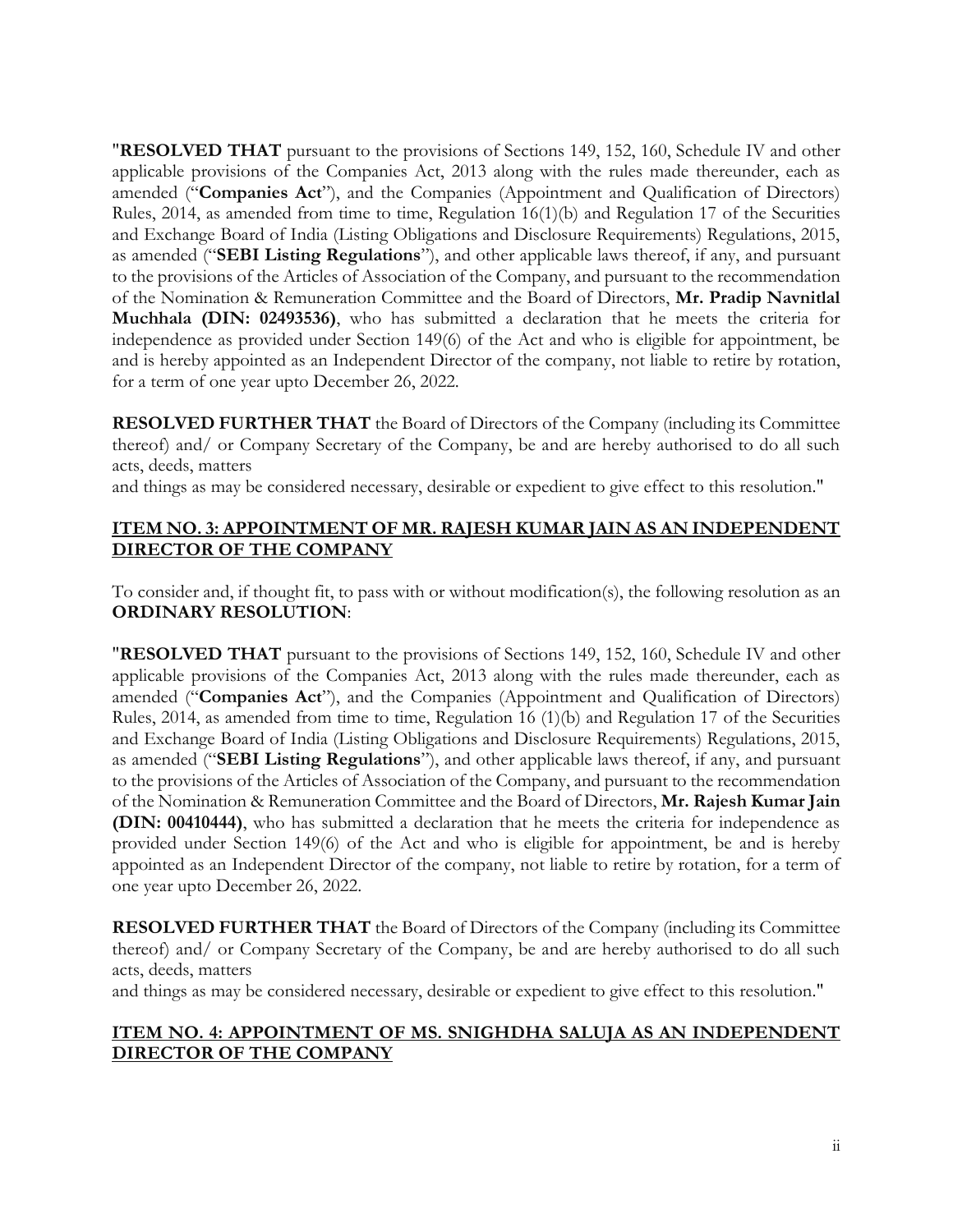To consider and, if thought fit, to pass with or without modification(s), the following resolution as an **ORDINARY RESOLUTION**:

"**RESOLVED THAT** pursuant to the provisions of Sections 149, 152, 160, Schedule IV and other applicable provisions of the Companies Act, 2013 along with the rules made thereunder, each as amended ("**Companies Act**"), and the Companies (Appointment and Qualification of Directors) Rules, 2014, as amended from time to time, Regulation 16(1)(b) and Regulation 17 of the Securities and Exchange Board of India (Listing Obligations and Disclosure Requirements) Regulations, 2015, as amended ("**SEBI Listing Regulations**"), and other applicable laws thereof, if any, and pursuant to the provisions of the Articles of Association of the Company, and pursuant to the recommendation of the Nomination & Remuneration Committee and the Board of Directors, **Ms. Snighdha Saluja (DIN: 00107691)**, who has submitted a declaration that she meets the criteria for independence as provided under Section 149(6) of the Act and who is eligible for appointment, be and is hereby appointed as an Independent Director of the company, not liable to retire by rotation, for a term of one year upto December 26, 2022.

**RESOLVED FURTHER THAT** the Board of Directors of the Company (including its Committee thereof) and/ or Company Secretary of the Company, be and are hereby authorised to do all such acts, deeds, matters

and things as may be considered necessary, desirable or expedient to give effect to this resolution."

## **ITEM NO. 5: APPOINTMENT OF MR. SUNIL SIKKA AS AN INDEPENDENT DIRECTOR OF THE COMPANY**

To consider and, if thought fit, to pass with or without modification(s), the following resolution as an **ORDINARY RESOLUTION**:

"**RESOLVED THAT** pursuant to the provisions of Sections 149, 152 and other applicable provisions, if any, of the Companies Act, 2013 ("the Act") read with Schedule IV to the Act (including any statutory modification(s) or re-enactment(s) thereof, for the time being in force) and the Companies (Appointment and Qualification of Directors) Rules, 2014, as amended from time to time, Regulation 16(1)(b) and Regulation 17 of the Securities and Exchange Board of India (Listing Obligations and Disclosure Requirements) Regulations, 2015, as amended ("**SEBI Listing Regulations**"), and other applicable laws thereof, if any, and pursuant to the provisions of the Articles of Association of the Company, and pursuant to the recommendation of the Nomination & Remuneration Committee and the Board of Directors, **Mr. Sunil Sikka (DIN: 00083032)**, who was appointed as an Additional Director of the Company with effect from September 29, 2021 under Section 161 of the Act and who has submitted a declaration that he meets the criteria for independence as provided under Section 149(6) of the Act and who is eligible for appointment, be and is hereby appointed as an Independent Director of the company, not liable to retire by rotation, for a term of one year upto December 26, 2022.

**RESOLVED FURTHER THAT** the Board of Directors of the Company (including its Committee thereof) and/ or Company Secretary of the Company, be and are hereby authorised to do all such acts, deeds, matters

and things as may be considered necessary, desirable or expedient to give effect to this resolution."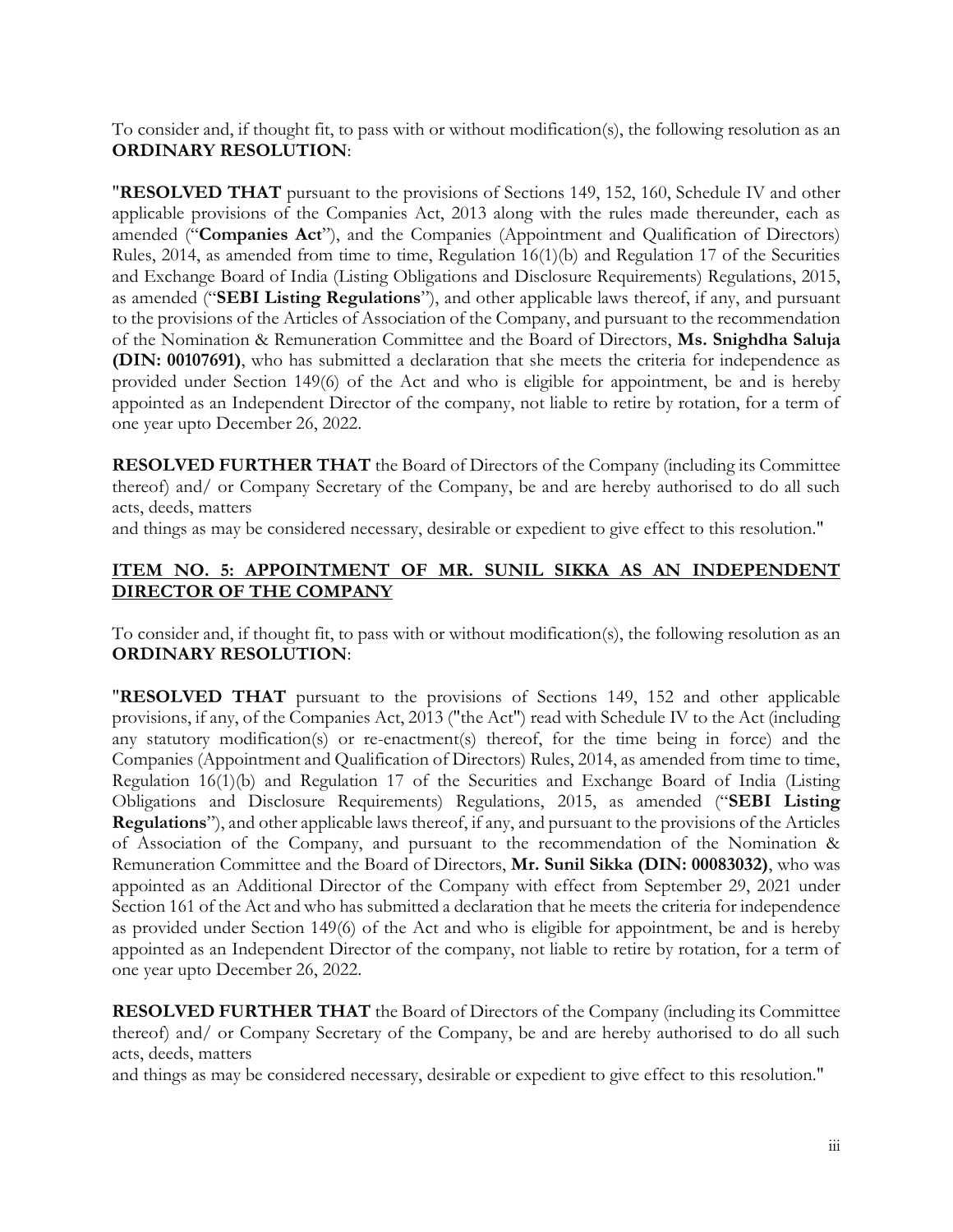## **ITEM NO. 6: APPOINTMENT OF MR. NIRMAL BHANDARI AS AN INDEPENDENT DIRECTOR OF THE COMPANY**

To consider and, if thought fit, to pass with or without modification(s), the following resolution as an **ORDINARY RESOLUTION**:

"**RESOLVED THAT** pursuant to the provisions of Sections 149, 152, 160, Schedule IV and other applicable provisions of the Companies Act, 2013 along with the rules made thereunder, each as amended ("**Companies Act**"), and the Companies (Appointment and Qualification of Directors) Rules, 2014, as amended from time to time, Regulation 16(1)(b) and Regulation 17 of the Securities and Exchange Board of India (Listing Obligations and Disclosure Requirements) Regulations, 2015, as amended ("**SEBI Listing Regulations**"), and other applicable laws thereof, if any, and pursuant to the provisions of the Articles of Association of the Company, and pursuant to the recommendation of the Nomination & Remuneration Committee and the Board of Directors, **Mr. Nirmal Bhandari (DIN: 00552621)**, who has submitted a declaration that he meets the criteria for independence as provided under Section 149(6) of the Act and who is eligible for appointment, be and is hereby appointed as an Independent Director of the company, not liable to retire by rotation, for a term of one year upto December 26, 2022.

**RESOLVED FURTHER THAT** the Board of Directors of the Company (including its Committee thereof) and/ or Company Secretary of the Company, be and are hereby authorised to do all such acts, deeds, matters

and things as may be considered necessary, desirable or expedient to give effect to this resolution."

## **ITEM NO. 7: RAISING OF CAPITAL THROUGH AN INITIAL PUBLIC OFFERING**

To consider and, if thought fit, to pass with or without modification(s), the following resolution as a **SPECIAL RESOLUTION**:

**"RESOLVED THAT** pursuant to the provisions of Sections 23, 62(1)(c) and all other applicable provisions, if any, of the Companies Act, 2013, and the rules and regulations made thereunder, (including any statutory modifications or re-enactment thereof, for the time being in force) ("Companies Act"), and in accordance with and subject to the provisions of the Securities Contracts (Regulation) Act, 1956, and the rules made thereunder, as amended, the Securities and Exchange Board of India (Issue of Capital and Disclosure Requirements) Regulations, 2018, as amended (the "SEBI ICDR Regulations"), the Securities and Exchange Board of India (Listing Obligations and Disclosure Requirements) Regulations, 2015, as amended ("SEBI Listing Regulations"), the Foreign Exchange Management Act, 1999, as amended, and the rules and regulations made thereunder including the Foreign Exchange Management (Non-debt Instruments) Rules, 2019, as amended and any other applicable rules, regulations, guidelines, clarifications, circulars and notifications issued by Government of India ("GoI"), Securities Exchange Board of India ("SEBI") or Reserve Bank of India ("RBI"), Department for Promotion of Industry and Internal Trade ("DPIIT") and any other applicable laws, rules and regulations, in India or outside India (including any amendment thereto or re-enactment thereof for the time being in force) (collectively, the "Applicable Laws"), and in accordance with the provisions of the Memorandum of Association and the Articles of Association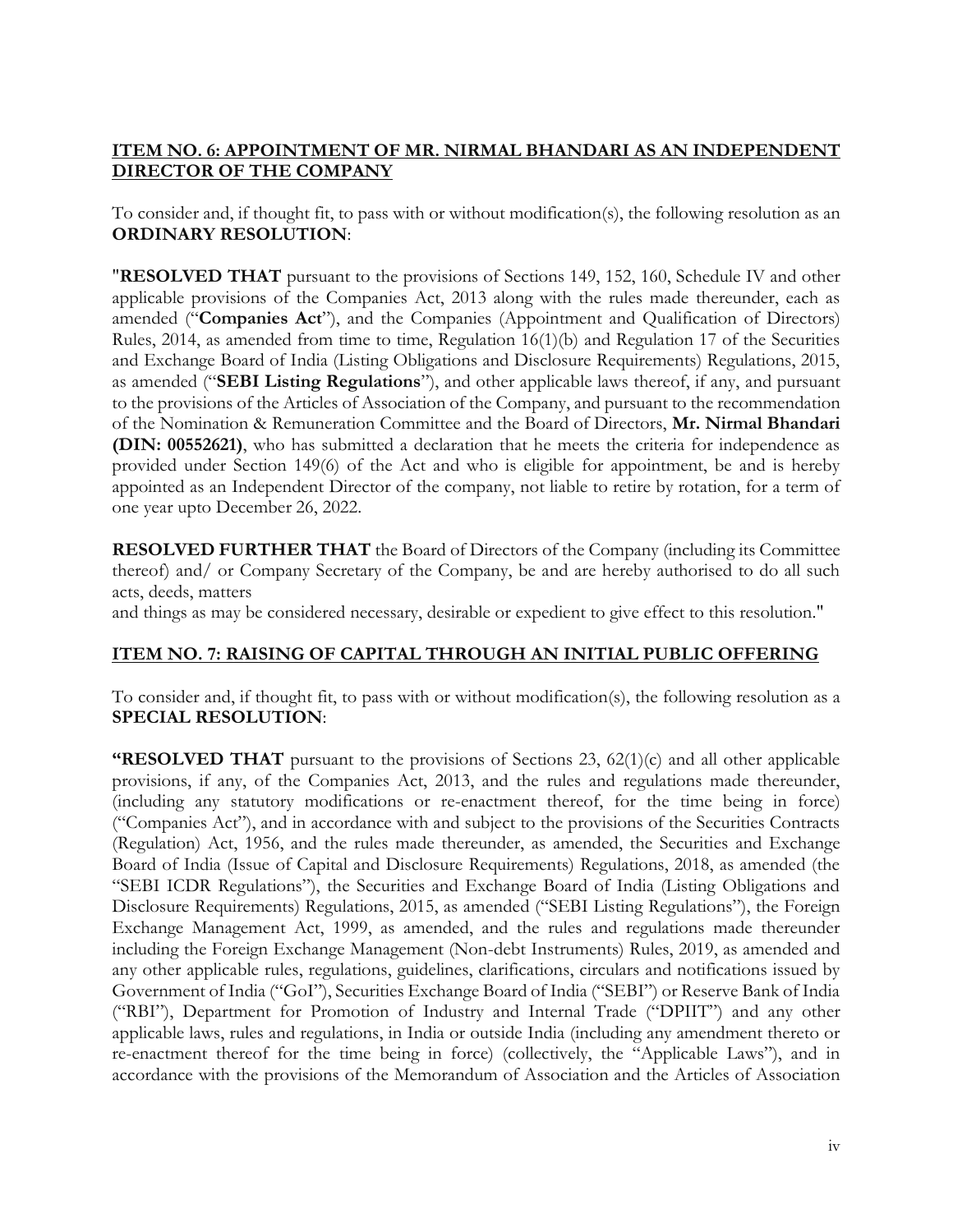of the Company and the uniform listing agreements to be entered into between the Company and the respective stock exchanges where the Equity Shares are proposed to be listed ("the Stock Exchanges"), and subject to any approvals from the GoI, the Registrar of Companies, NCT of Delhi and Haryana at Delhi ("RoC"), SEBI, RBI, the Department of Economic Affairs, Ministry of Finance, Government of India ("DEA"), Ministry of Commerce and Industry, Government of India, DPIIT, the Insurance Regulatory and Development Authority of India and all other appropriate statutory authorities and departments (the "Regulatory Authorities"), and such other approvals, consents, waivers, permissions and sanctions, the consent, approval, authority and sanction of the members be and is hereby granted to offer, allot and/or transfer Equity Shares which shall include a fresh issue of Equity Shares (the "Fresh Issue") and an offer for sale of Equity Shares ("Offer for Sale") by certain existing shareholders of the Company (the "Selling Shareholders") (the "Offer for Sale" and together with the Fresh Issue, the "Offer") in the Offer, for cash either at par or premium such that the amount being raised pursuant to the Fresh Issue aggregates up to ₹ 5,500 [Five Thousand Five Hundred] Million (with an option to the Company to retain an over-subscription to the extent of 1% of the net Offer size, or such other extent as may be permitted under the Applicable Laws, for the purpose of rounding off to the nearest integer while finalising the basis of allotment in consultation with the designated stock exchange), in terms of the SEBI ICDR Regulations at a price to be determined by the Company in consultation with Book Running Lead Manager ("BRLM") by the book building process in terms of the SEBI ICDR Regulations or otherwise in accordance with Applicable Laws, at such premium or discount per Equity Share as allowed under Applicable Laws and as may be fixed and determined in accordance with the SEBI ICDR Regulations, out of the authorized share capital of the Company to any category of person or persons as permitted under Applicable Laws, who may or may not be the shareholder(s) of the Company as the Board may, decide, including anchor investors, if any and qualified institutional buyers as defined under Regulation 2(1)(ss) of the SEBI ICDR Regulations, one or more of the members of the Company, eligible employees (through a reservation or otherwise), Hindu Undivided Families, foreign portfolio investors as defined under the SEBI (Foreign Portfolio Investors) Regulations, 2019, Indian and/ or multilateral and bilateral financial institutions, retail investors, venture capital funds, alternative investment funds, non-resident Indians, state industrial development corporations, insurance companies, provident funds, pension funds, National Investment Fund, insurance funds set up by army, navy, or air force of the Union of India, insurance funds set up and managed by the Department of Posts, India, trusts/societies registered under the Societies Registration Act, 1860, development financial institutions, systemically important non-banking financial companies, Indian mutual funds, members of group companies, Indian public, bodies corporate, companies (private or public) or other entities (whether incorporated or not), authorities, and to such other persons including high net worth individuals, retail individual bidders or other entities, in one or more combinations thereof and/or any other category of investors as may be permitted to invest under Applicable Laws (collectively referred to as the "Investors") by way of the Offer in consultation with the BRLM and/or underwriters and/or the stabilizing agent pursuant to a green shoe option and/or other advisors or such persons appointed for the Offer and on such terms and conditions as may be finalised by the Board in consultation with the BRLM through an offer document, prospectus and/or an offering memorandum, as required, and the decision to determine the category or categories of investors to whom the issue/ transfer shall be made to the exclusion of all other categories of investors at the time of such issue and allotment of Equity Shares considering the prevailing market conditions and other relevant factors wherever necessary and in such manner as the Board may in its discretion, deem fit, including in consultation with BRLM, underwriters and/or stabilizing agent and/or other advisors as may be appointed for the Offer on such terms as may be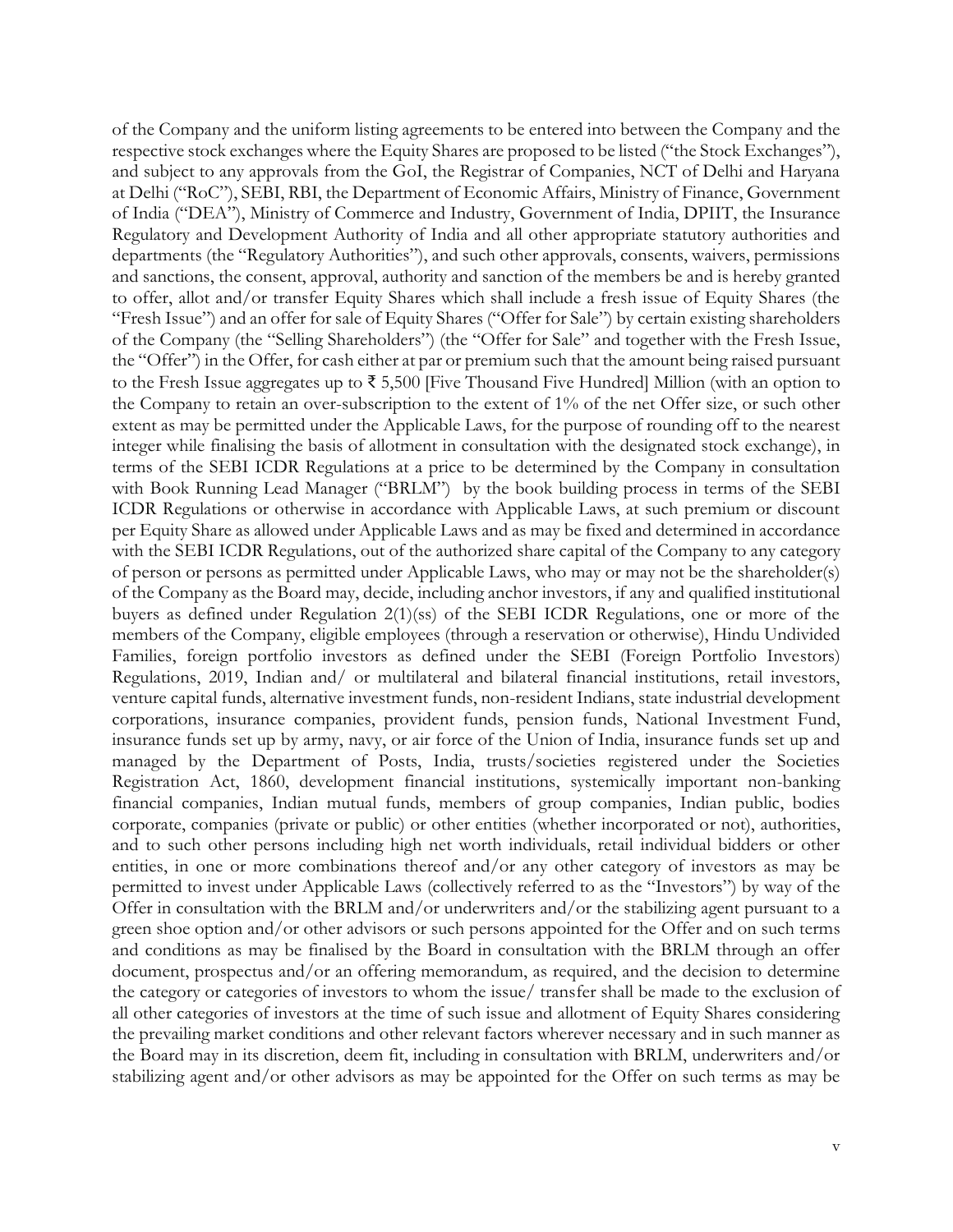deemed appropriate by the Board, and that the Board in consultation with the BRLM may finalise all matters incidental thereto as it may in its absolute discretion thinks fit. Further, in consultation with the designated stock exchange an oversubscription, to the extent of 1% of the Offer may be made for the purpose of making allotment in minimum lots, while finalizing the basis of allotment.

**RESOLVED FURTHER THAT** the Board be and is hereby authorized on behalf of the Company to make available for allocation a portion of the Offer to any category(ies) of persons permitted under Applicable Law, including without limitation, eligible employees (the "Reservation") or to provide a discount to the issue price to retail individual bidders or eligible employees (the "Discount"); and to take any and all actions in connection with any Reservation or Discount as the Board may think fit or proper in its absolute discretion, including, without limitation, to negotiate, finalize and execute any document or agreement, and any amendments, supplements, notices or corrigenda thereto; seek any consent or approval required or necessary; give directions or instructions and do all such acts, deeds, matters and things as the Board may, from time to time, in its absolute discretion, think necessary, appropriate, or desirable; and settle any question, difficulty, or doubt that may arise with regard to or in relation to the foregoing.

**RESOLVED FURTHER THAT** the Equity Shares issued or transferred pursuant to the Offer, along with the existing shares held by the current shareholders, shall be listed at one or more recognized stock exchanges in India.

**RESOLVED FURTHER THAT** the Equity transferred pursuant to the Offer for Sale shall be subject to the Memorandum of Association and the Articles of Association of the Company, as applicable and shall rank pari passu in all respects with the existing Equity Shares of the Company including rights in respect of dividend.

**RESOLVED FURTHER THAT** for the purpose of giving effect to the Offer, the Board is hereby authorized to allot Equity Shares and finalise other matters in connection with or incidental to the Offer, including determining any anchor investor portion and allocate such number of Equity Shares to the anchor investor in accordance with the SEBI ICDR Regulations.

**RESOLVED FURTHER THAT** in accordance with the provisions of Section 23, Section 42, Section 62 (1) (c) and any other applicable provisions, if any, of the Companies Act, the SEBI ICDR Regulations and other Applicable Laws and subject to such further corporate and other approvals as may be required, the Board be and is hereby authorized to enable the Company to include a Pre- IPO Placement (defined hereinafter) component which shall be through an issuance of equity shares, including by way of a preferential offer or any other method as may be permitted under the applicable laws to any persons, upto such percentage of the fresh issue as may be permissible in accordance with the Applicable Laws on such terms as may be decided by the Board in consultation with the BRLM and/ or other advisor(s), determined in light of the then prevailing market conditions, (the "Pre-IPO Placement"). If the Pre-IPO Placement is through a preferential offer, then such preferential offer including the terms thereof shall be subject to a further approval of the shareholders in accordance with the applicable provisions of the Companies Act, 2013 and the rules made thereunder. The Pre-IPO Placement if considered, would be completed post the filing of the Draft Red Herring Prospectus and prior to filing of the Red Herring Prospectus with the RoC. If the Pre- IPO Placement is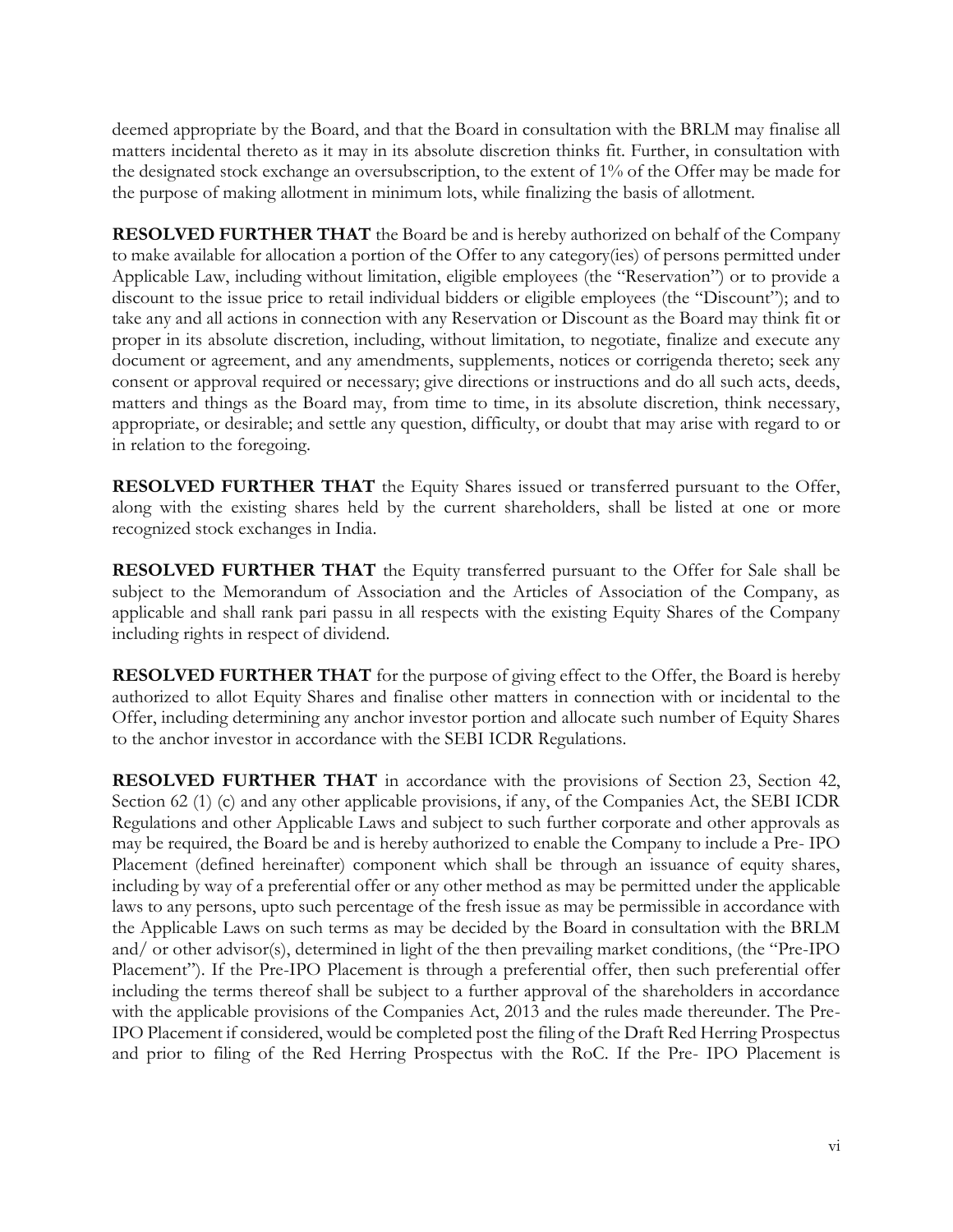completed, the amount raised pursuant to the Pre-IPO Placement will be reduced from the Fresh Issue, subject to compliance with Applicable Law.

**RESOLVED FURTHER THAT** all monies received out of the Offer shall be transferred to a separate bank account referred to in Section 40(3) of the Companies Act, 2013, and application monies received pursuant to the Offer shall be refunded/ unblocked within such time, as specified by SEBI and in accordance with Applicable Law, or the Company and/or the selling shareholders shall pay interest on failure thereof, as per Applicable Law.

**RESOLVED FURTHER THAT** for the purpose of giving effect to the above resolutions and any issue/ transfer of Equity Shares pursuant to the Offer, the Board and any other committee thereof, in consultation with the BRLM, be and is hereby authorized to determine the terms of the Offer including the class of investors to whom the Equity Shares are to be issued/ transferred, the number of Equity Shares to be issued/ transferred in each tranche, issue price, premium amount, discount on issue price to reserved categories (as allowed under Applicable Laws), listing on one or more Stock Exchanges in India as the Board in its absolute discretion deems fit and do all such acts, deeds, matters and things and to negotiate, finalize and execute such deeds, documents agreements and any amendment thereto, as it may, in its absolute discretion, deem necessary, proper or desirable including arrangements with BRLM, underwriters, escrow agents, legal advisors, etc., to approve incurring of expenditure and payment of fees, commissions, brokerage, remuneration and reimbursement of expenses in connection with the Offer and to settle or give instructions or directions for settling any questions, difficulties or doubts that may arise, in regard to the offering, Offer, transfer of the Equity Shares and such other activities as may be necessary in relation to the Offer and to accept and to give effect to such modifications, changes, variations, alterations, deletions and/or additions as regards the terms and conditions as it may, in its absolute discretion, deem fit and proper in the best interest of the Company and the Offer, without requiring any further approval of the members and that all or any of the powers conferred on the Company and the Board pursuant to these resolutions may be exercised by the Board or such Committee thereof as the Board may constitute in its behalf.

**RESOLVED FURTHER THAT** subject to compliance with Applicable Laws such Equity Shares as are not subscribed may be disposed of by the Board in consultation with the BRLM to such persons and in such manner and on such terms as the Board in its absolute discretion thinks most beneficial to the Company including offering or placing them with banks/financial institutions/investment institutions/mutual funds /bodies corporate/such other persons or otherwise.

**RESOLVED FURTHER THAT** in connection with any of the foregoing resolutions, the members of the Board, including any committee of the Board and such other persons as may be authorized by the Board, on behalf of the Company, be and are hereby severally or jointly authorized to execute and deliver any and all other documents, papers or instruments, issue and provide certificates and to do or cause to be done any and all acts or things as may be necessary, appropriate or advisable in order to carry out the purposes and intent of the foregoing resolutions for the Offer; and any such documents so executed and delivered or acts and things done or caused to be done shall be conclusive evidence of the authority of the Company in so doing and any document so executed and delivered or acts and things done or caused to be done prior to the date hereof are hereby ratified, confirmed and approved as the acts and deeds of the Company, as the case may be.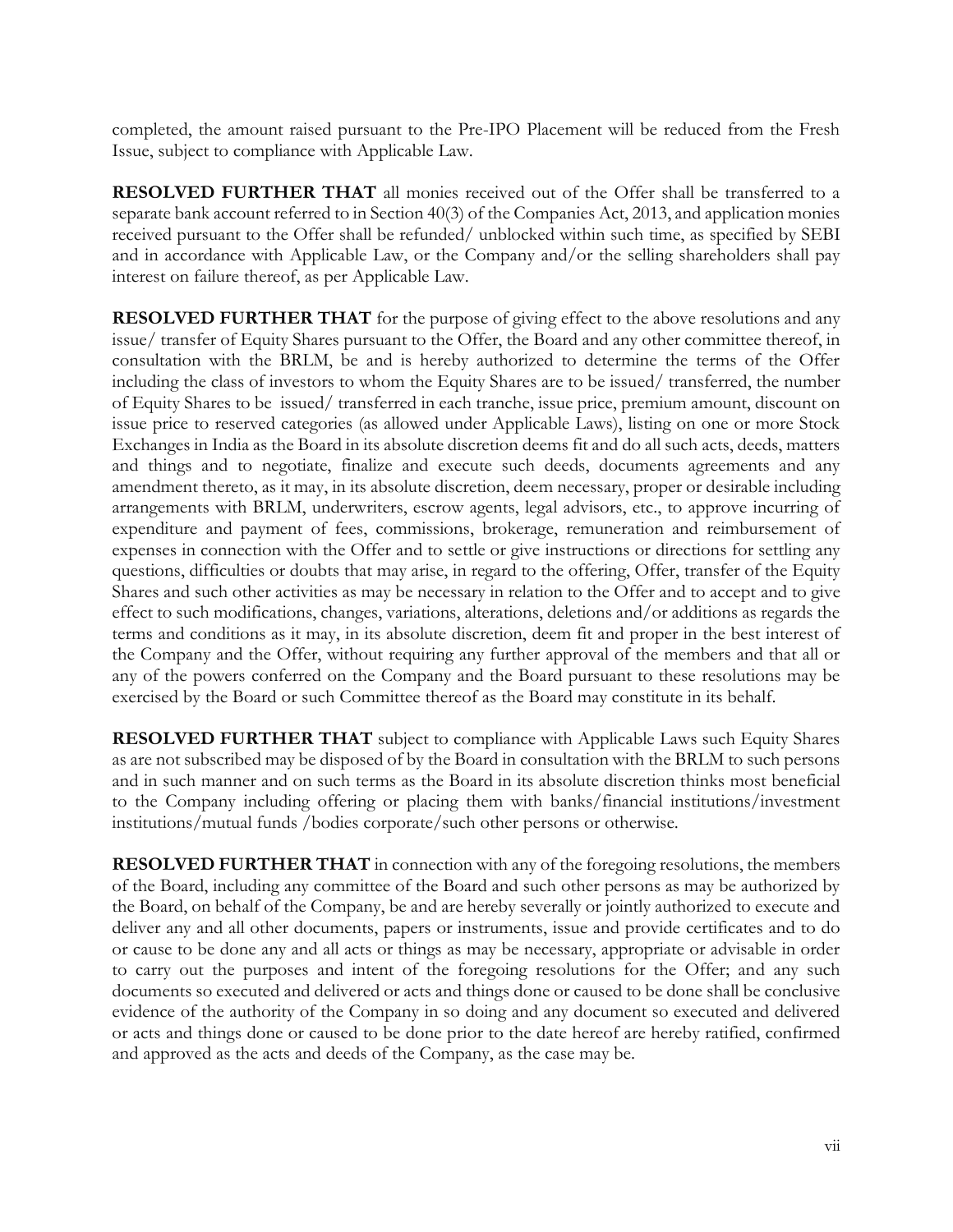**RESOLVED FURTHER THAT** a copy of the above resolution, certified to be true by any Director or Company Secretary, be forwarded to concerned authorities for necessary actions."

**By order of the Board** 

Sd/- **New Delhi** (Anupam Sharma) **October 25, 2021** Company Secretary

## **NOTES:**

- 1. An explanatory statement pursuant to Section 102 of the Companies Act 2013 ('Act') in respect of the Special Business under item nos. 1 to 7 of the notice, is annexed hereto.
- 2. **A member entitled to attend and vote at the meeting is entitled to appoint a proxy to attend and vote on poll on his/ her behalf and the proxy need not be a member of the company.**

A person can act as a proxy on behalf of not more than fifty members and holding in aggregate not more than ten percent of the total Share Capital of the Company. Members holding more than ten percent of the total Share Capital of the Company may appoint a single person as proxy, who shall not act as a proxy for any other member. The instrument of Proxy, in order to be effective, should be deposited at the Registered Office of the Company, duly completed and signed, not later than 48 hours before the commencement of the meeting. A Proxy Form is annexed to this notice. Proxies submitted on behalf of limited companies etc., must be supported by an appropriate resolution/ authority, as applicable.

- 3. Corporate members intending to send their authorized representatives to attend the meeting are requested to send a certified copy of the Board resolution to the company, authorizing their representative to attend and vote on their behalf at the meeting.
- 4. Members/ Proxy are requested to hand over the enclosed Attendance Slip, duly signed in accordance with their specimen signature(s) registered with the Company for admission to the meeting hall. Members who hold shares in dematerialized form are requested to bring their Client ID and DP ID numbers for identification.
- 5. Members are requested to intimate changes, if any, pertaining to their name, postal address, email address, telephone/ mobile numbers, Permanent Account Number (PAN), nominations, power of attorney, bank details such as, name of the bank and branch details, bank account number, MICR code, IFSC code, etc., to their DPs in case the shares are held in electronic form and to KFin Technologies Private Limited in case the shares are held in physical form with a cc to [cs@indiaexpocentre.com.](mailto:cs@indiaexpocentre.com)
- 6. Pursuant to Section 101 and Section 136 of the Companies Act, 2013 read with relevant Rules made thereunder, companies can serve Notice of the general meeting and other communications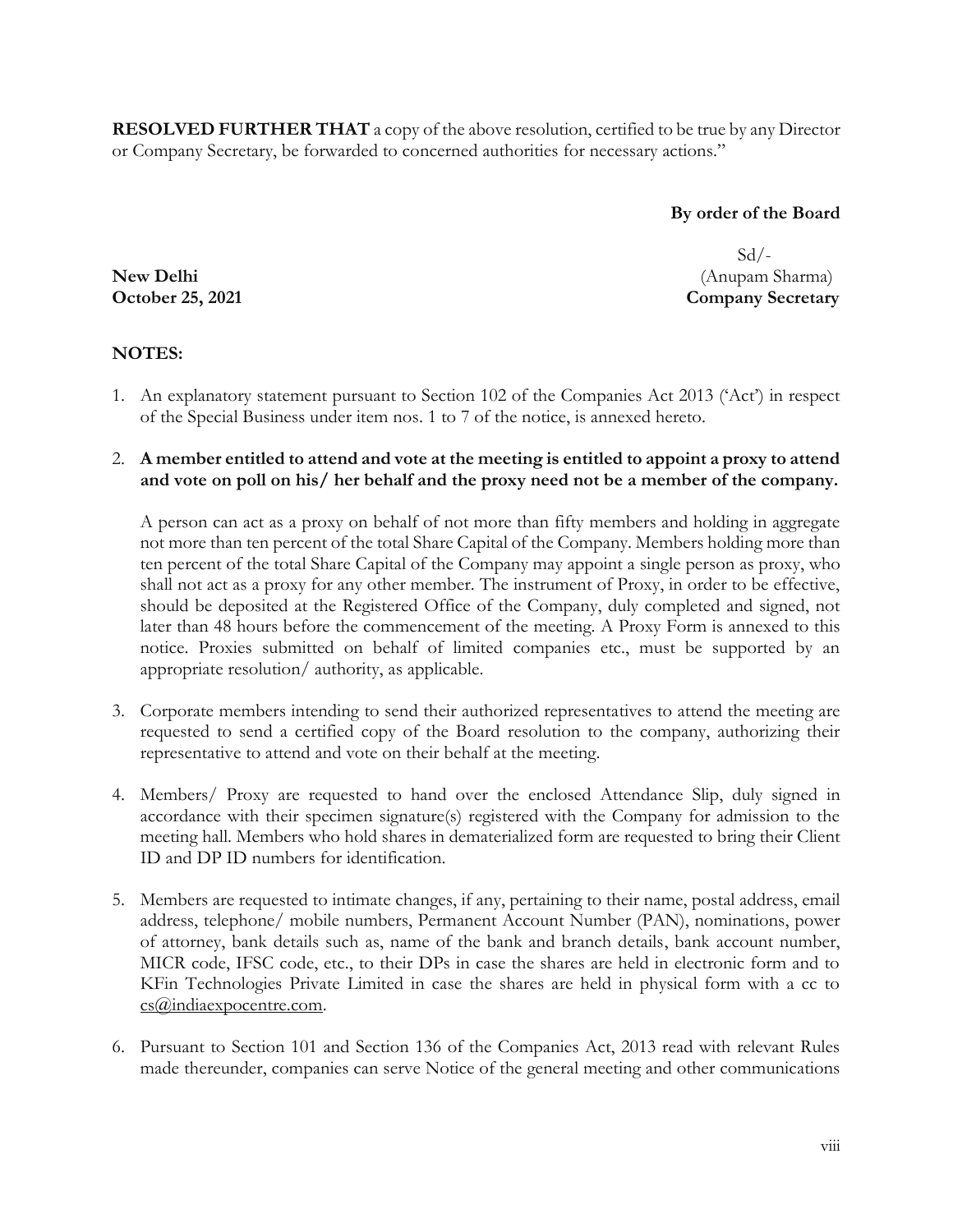through electronic mode to those Members who have registered their email address with the Company. To support the 'Green Initiative', Members who have not registered their email address with the Company are requested to register the same by submitting a duly filled-in 'Ecommunication Registration Form' available on the website of the Company [www.indiaexpomart.com.](http://www.indiaexpomart.com/) The notice is being sent to all the members, whose names appeared in the Register of members as November 26, 2021. The notice is also posted on the website of the company, [www.indiaexpomart.com](http://www.indiaexpomart.com/) and are also available for inspection at the Company's Registered Office and Corporate Office during specified office hours. The Notice of EGM and Attendance Slip are being sent in electronic mode to Members whose email address are registered with the Company, unless the Members have registered their request for the hard copy of the same. For members who have not registered their e-mail addresses, physical copies are being sent by the permitted mode.

- 7. Members who have received the Notice of EGM and Attendance Slip in electronic mode are requested to print the Attendance Slip and submit a duly filled in Attendance Slip at the Registration Counter at the EGM. Proxies attending the meeting on behalf of members are also requested to submit a duly filled in Attendance Slip at the Registration Counter at the EGM.
- 8. All documents specifically stated to be open for inspection at the registered and corporate office of the company between 12 Noon and 3 PM on all working days (except Saturdays, Sundays and Holidays) up to the date of the EGM. Such documents shall also be available for inspection at the venue till the conclusion of the EGM.
- 9. Remote E-voting

Pursuant to Section 108 of the Companies Act, 2013 and Rule 20 of the Companies (Management & Administration) Rules, 2014 substituted by Companies (Management & Administration) Amendment, Rules, 2015, the company is pleased to provide the facility to Members to exercise their right to vote on the resolutions proposed to be passed at EGM by electronic means. The facility of casting the votes by the members using an electronic voting system from a place other than venue of the EGM ("remote e-voting") will be provided by National Securities Depository Limited ("NSDL").

- 10. The members may cast their votes on electronic voting system from place other than the venue of the meeting (remote e-voting). The remote e-voting period will commence on Wednesday, December 22, 2021, at 10:00 AM and will end on Sunday, December 26, 2021 at 05:00 PM. The remote e-voting facility shall be disabled by NSDL for voting thereafter. In addition, the facility for voting through electronic voting system or polling paper, shall also be made available at the EGM and the Members attending the EGM who have not cast their vote by remote e-voting shall be eligible to vote at the EGM. Once the vote on a resolution is cast by the member, he/she shall not be allowed to change it subsequently or cast vote again.
- 11. The Company has appointed Mr. Vaibhav Jain, Practising Chartered Accountant of M/s Mehra Goel & Co. (M. No. 515700), to act as the Scrutinizer for providing facility to the members of the company, to scrutinize the entire voting process in a fair and transparent manner. The Members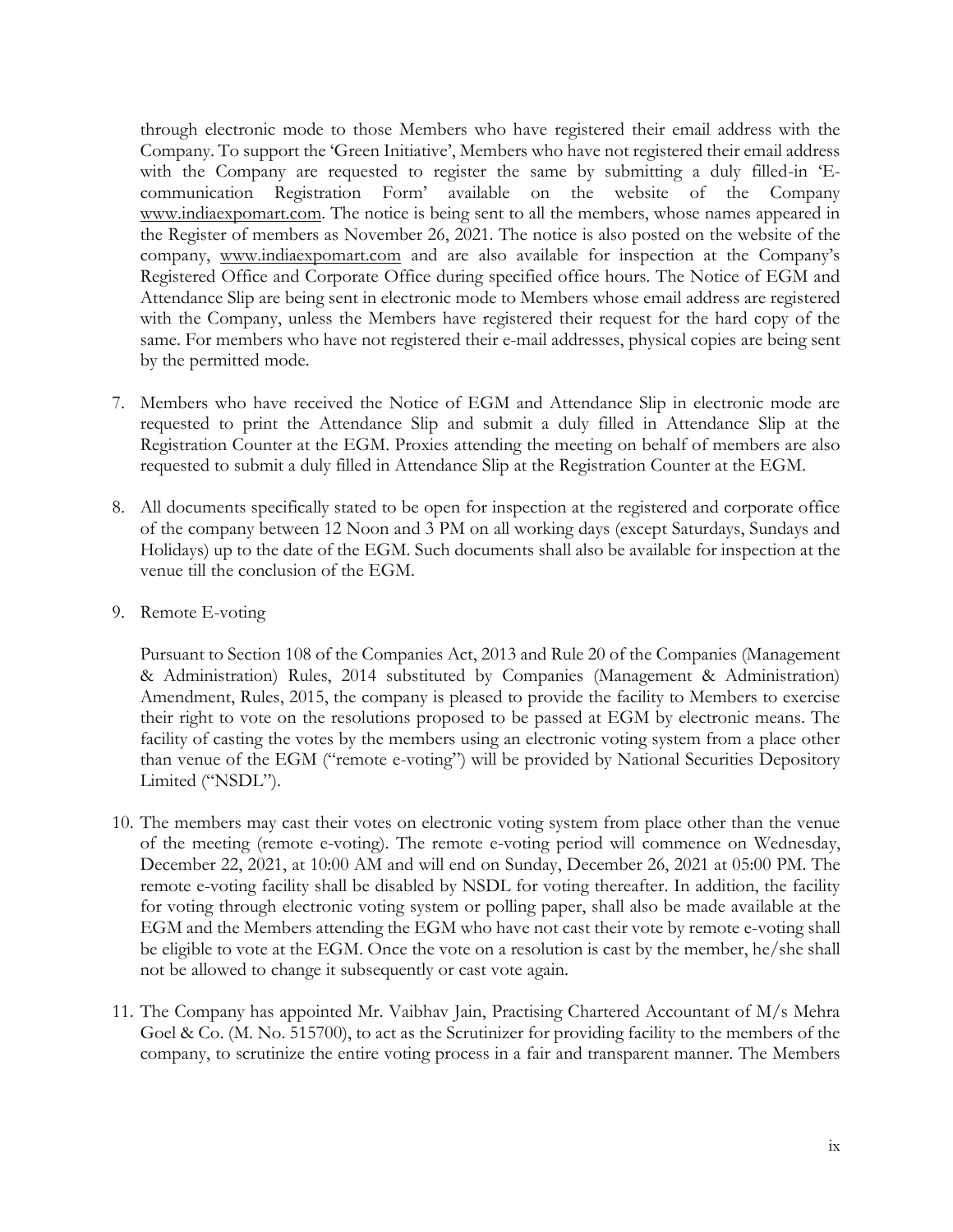desiring to vote through remote e-voting are requested to refer to the detailed procedure given hereinafter.

- 12. In case of joint holders, attending the meeting, only such joint holder who is higher/ first in the order of names, will be entitled to vote at the Meeting.
- 13. Members whose names are recorded in the Register of Members with the company as on the Cutoff date i.e. December 20, 2021, shall be entitled to avail the facility of remote e-voting or voting facility available at the meeting, as the case may be.

Members are requested to note that, dividends if not encashed for a consecutive period of 7 years from the date of transfer to Unpaid Dividend Account of the Company, are liable to be transferred to the Investor Education and Protection Fund ("IEPF"). The shares in respect of such unclaimed dividends are also liable to be transferred to the demat account of the IEPF Authority. In view of this, Members/ Claimants are requested to claim their dividends from the Company, within the stipulated timeline details of the same has been uploaded on the website of the company under Investor Relations tab. Also, the list of shares that have been transferred to IEPF Demat Account for the financial year 2012-13 is available on the website of the company at [https://indiaexpomart.com/wp](https://indiaexpomart.com/wp-content/uploads/2020/12/Details-of-IEPF-Transfers.pdf)[content/uploads/2020/12/Details-of-IEPF-Transfers.pdf](https://indiaexpomart.com/wp-content/uploads/2020/12/Details-of-IEPF-Transfers.pdf) and for the financial year 2013-14 is available on the website of the company at [https://indiaexpomart.com/wp](https://indiaexpomart.com/wp-content/uploads/2021/09/Circular-letter-Newspaper-publication-details-of-dividend-and-shares-for-IEPF-transfer-FY-2013-14.pdf)[content/uploads/2021/09/Circular-letter-Newspaper-publication-details-of-dividend-and-shares](https://indiaexpomart.com/wp-content/uploads/2021/09/Circular-letter-Newspaper-publication-details-of-dividend-and-shares-for-IEPF-transfer-FY-2013-14.pdf)[for-IEPF-transfer-FY-2013-14.pdf](https://indiaexpomart.com/wp-content/uploads/2021/09/Circular-letter-Newspaper-publication-details-of-dividend-and-shares-for-IEPF-transfer-FY-2013-14.pdf)

Kindly note that members receiving physical copy of the Notice of EGM (for members whose email addresses are not registered with the company or requesting a physical copy) the initial password is provided, as follows, attached with the cover letter of Notice of EGM.

USER ID PASSWORD

\_\_\_\_\_\_ \_\_\_

# **THE INSTRUCTIONS FOR REMOTE E-VOTING BEFORE/ DURING THE EGM**

The details of the process and manner for remote e-Voting are explained herein below:

Step 1: Access NSDL e-Voting system

Step 2: Cast your vote electronically.

### **DETAILS ON STEP 1 ARE MENTIONED BELOW:**

#### **A. Login method for e-Voting for individual members holding securities in demat mode:**

Individual Shareholders holding **A. NSDL IDeAS facility If you are already registered, follow the below steps:**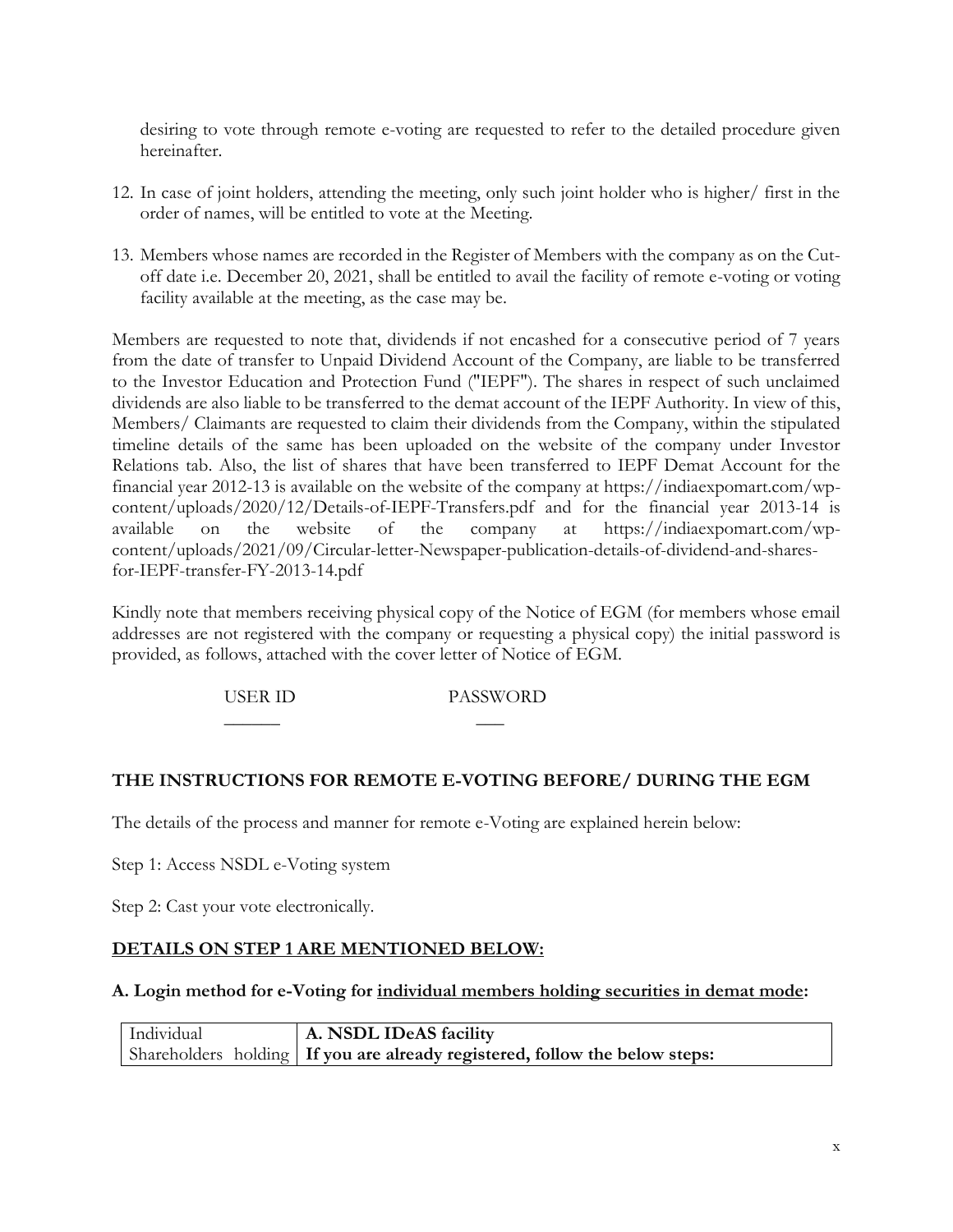| demat<br>securities in | 1. Visit the e-Services website of NSDL. Open web browser by typing                                                                 |
|------------------------|-------------------------------------------------------------------------------------------------------------------------------------|
| mode with NSDL         | the following URL: https://eservices.nsdl.com/                                                                                      |
|                        | 2. Once the home page of e-Services is launched, click on the "Beneficial                                                           |
|                        | Owner" icon under "Login" which is available under "IDeAS" section.                                                                 |
|                        | 3. A new screen will open. You will have to enter your User ID and                                                                  |
|                        | Password. After successful authentication, you will be able to see e-                                                               |
|                        | Voting services.                                                                                                                    |
|                        | 4. Click on "Access to e-Voting" appearing on left hand side under e-<br>Voting services and you will be able to see e-Voting page. |
|                        | 5. Click on options available against company name or e-Voting service                                                              |
|                        | provider - NSDL and you will be re-directed to NSDL e-Voting website                                                                |
|                        | for casting your vote during the remote e-Voting period or joining virtual<br>meeting and remote e-Voting during the meeting.       |
|                        | If you are not registered, follow the below steps:                                                                                  |
|                        | 1. Option to register is available at https://eservices.nsdl.com                                                                    |
|                        | Select "Register Online for IDeAS" Portal or<br>click<br>2.<br>at                                                                   |
|                        | https://eservices.nsdl.com/SecureWeb/IdeasDirectReg.jsp                                                                             |
|                        | B. Visit the e-Voting website of NSDL                                                                                               |
|                        | by typing<br>following<br>URL:<br>Open web browser<br>the<br>1.<br>https://www.evoting.nsdl.com/                                    |
|                        | 2. Once the home page of e-Voting system is launched, click on the icon                                                             |
|                        | "Login" which is available under 'Shareholder/ Member' section.                                                                     |
|                        | 3. A new screen will open. You will have to enter your User ID (i.e. your                                                           |
|                        | sixteen digit demat account number held with NSDL), Password/OTP                                                                    |
|                        | and a Verification Code as shown on the screen.                                                                                     |
|                        | 4. After successful authentication, you will be redirected to NSDL                                                                  |
|                        | website wherein you can see e-Voting page. Click on options available                                                               |
|                        | against company name or e-Voting service provider - NSDL and you                                                                    |
|                        | will be redirected to e-Voting website of NSDL for casting your vote                                                                |
|                        | during the remote e-Voting period or joining virtual meeting and remote                                                             |
|                        | e-Voting during the meeting.                                                                                                        |
|                        | Shareholders/ Members can also download NSDL Mobile App "NSDL"                                                                      |
|                        |                                                                                                                                     |
|                        | <b>Speede</b> " facility by scanning the QR code mentioned below for seamless                                                       |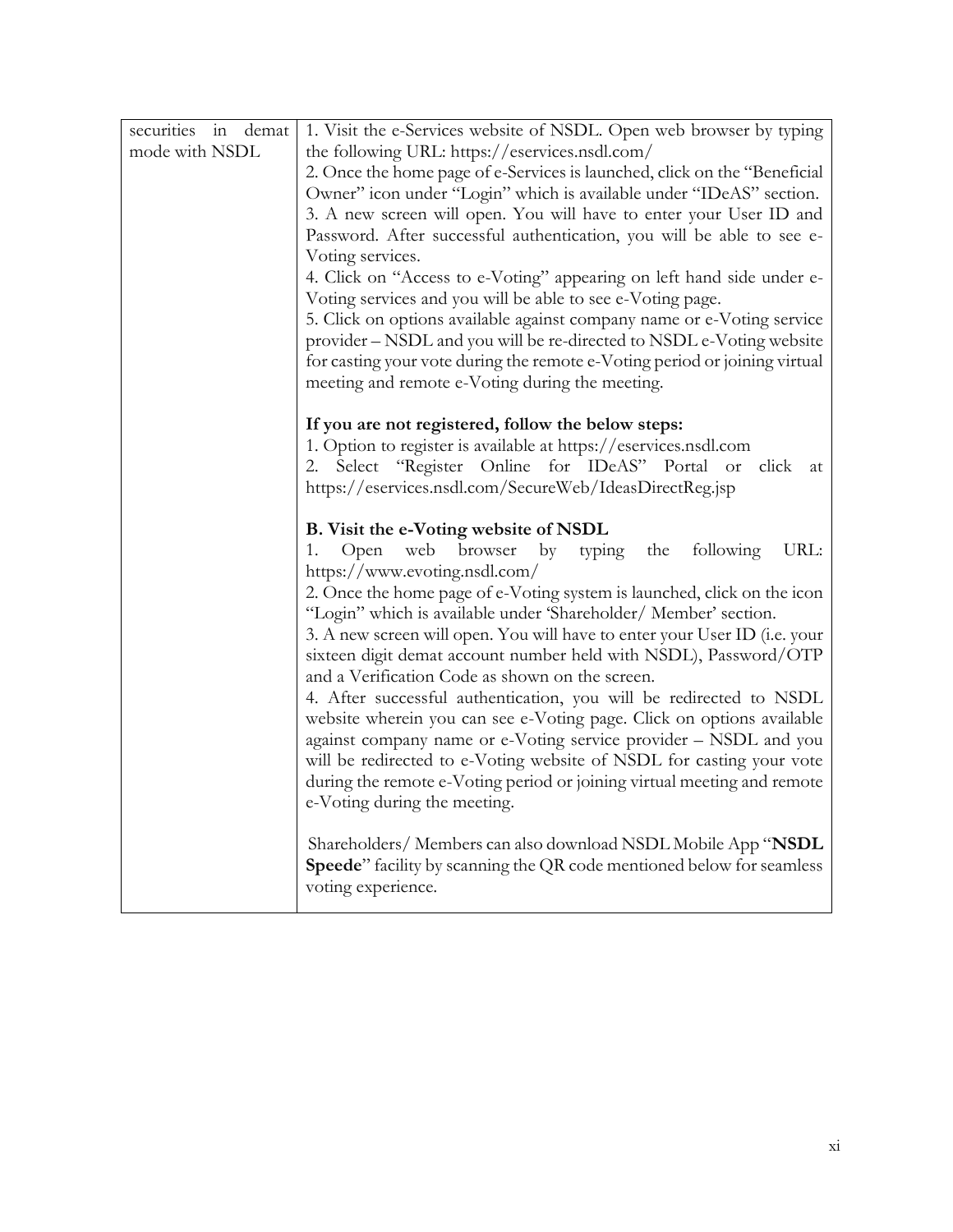|                                                                                                                                                     | <b>NSDL Mobile App is available on</b>                                                                                                                                                                                                                                                                                                                                                                                    |  |  |  |
|-----------------------------------------------------------------------------------------------------------------------------------------------------|---------------------------------------------------------------------------------------------------------------------------------------------------------------------------------------------------------------------------------------------------------------------------------------------------------------------------------------------------------------------------------------------------------------------------|--|--|--|
|                                                                                                                                                     | <b>Google Play</b><br>App Store                                                                                                                                                                                                                                                                                                                                                                                           |  |  |  |
|                                                                                                                                                     |                                                                                                                                                                                                                                                                                                                                                                                                                           |  |  |  |
| Individual<br>Shareholders holding<br>securities in demat<br>mode with<br>Central<br>Services<br>Depository<br>Limited<br>(India)<br>$($ "CDSL" $)$ | 1. Existing users who have opted for Easi/ Easiest, they can login<br>through their user id and password. Option will be made available to<br>reach e-Voting page without any further authentication. The URL for<br>login<br>Easi<br>Easiest<br>to<br>users<br>to<br>1S<br>https://web.cdslindia.com/myeasi/home/login or www.cdslindia.com<br>and click on New System Myeasi.                                           |  |  |  |
|                                                                                                                                                     | 2. After successful login of Easi/Easiest the user will see the e-Voting<br>Menu. The Menu will have links of ESP i.e. NSDL Portal. Click on<br>NSDL to cast your vote.                                                                                                                                                                                                                                                   |  |  |  |
|                                                                                                                                                     | 3. If the user is not registered for Easi/ Easiest, option to register is<br>https://web.cdslindia.com/myeasi/<br>available<br>Registration/<br>at<br>EasiRegistration                                                                                                                                                                                                                                                    |  |  |  |
|                                                                                                                                                     | 4. Alternatively, the user can directly access e-Voting page by providing<br>demat Account Number and PAN from a link in www.cdslindia.com<br>home page. The system will authenticate the user by sending OTP on<br>registered Mobile and E-mail as recorded in the demat Account. After<br>successful authentication, user will be provided links for the respective<br>ESP i.e. NSDL where the e-Voting is in progress. |  |  |  |
| Individual<br>Shareholders (holding<br>demat<br>securities<br>1n<br>logging<br>mode)<br>their<br>through<br>depository<br>participants              | 1. You can also login using the login credentials of your demat account<br>through your Depository Participant registered with NSDL/ CDSL for<br>e-Voting facility.                                                                                                                                                                                                                                                       |  |  |  |
|                                                                                                                                                     | 2. Once logged-in, you will be able to see e-Voting option. Once you<br>click on e-Voting option, you will be redirected to NSDL/ CDSL<br>Depository site after successful authentication, wherein you can see e-<br>Voting feature.                                                                                                                                                                                      |  |  |  |
|                                                                                                                                                     | 3. Click on options available against company name or e-Voting service<br>provider - NSDL and you will be redirected to e-Voting website of<br>NSDL for casting your vote during the remote e-Voting period or<br>joining virtual meeting and remote voting during the meeting.                                                                                                                                           |  |  |  |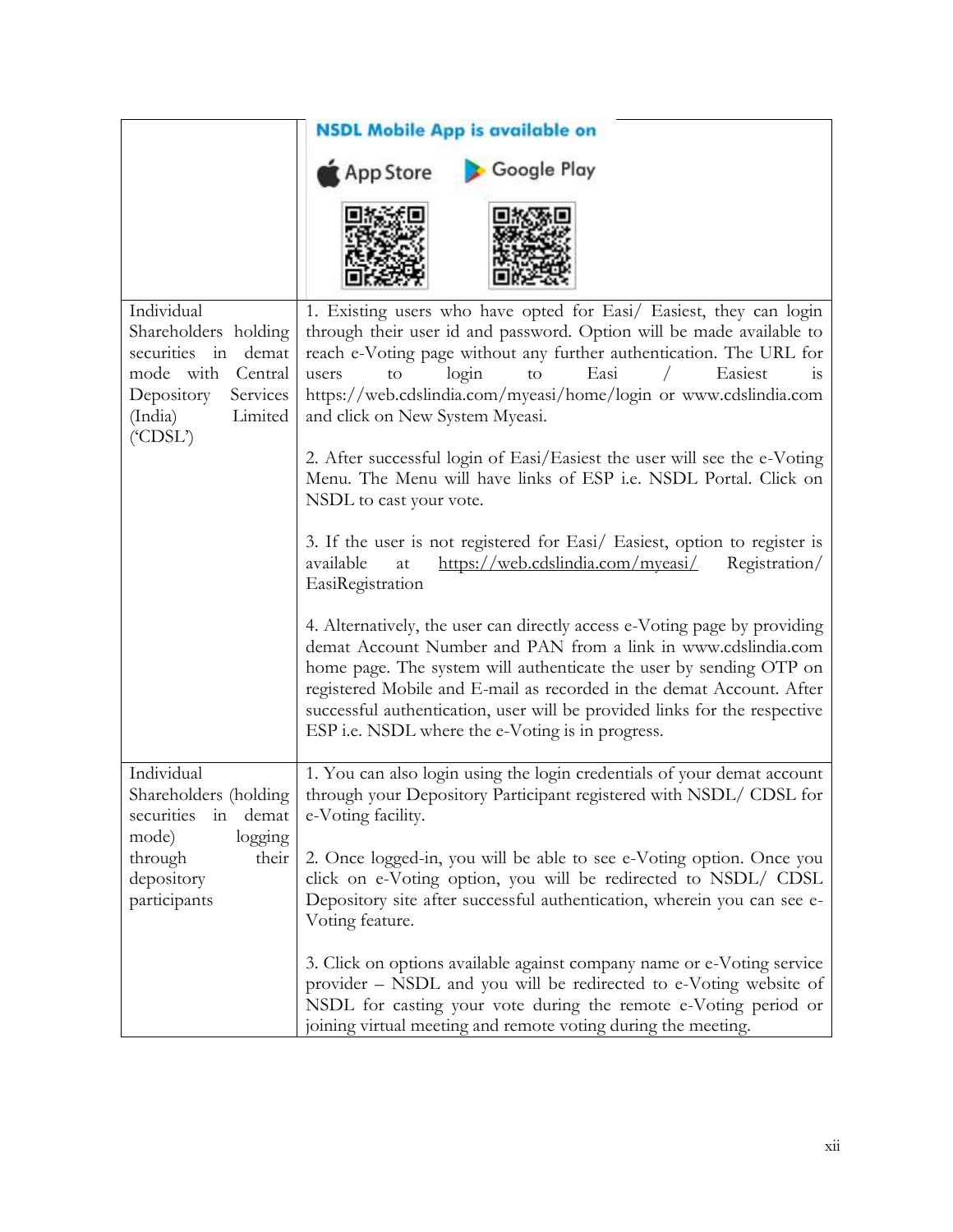**Important note:** *Members who are unable to retrieve User ID/ Password are advised to use Forget User ID and Forget Password option available at respective website.*

Helpdesk for Individual Shareholders holding securities in demat mode for any technical issues related to login through Depository i.e. NSDL and CDSL.

| Login type  | <b>Helpdesk details</b>                                                                   |
|-------------|-------------------------------------------------------------------------------------------|
|             | Individual Shareholders holding   Members facing any technical issue in login can contact |
|             | securities in demat mode with   NSDL helpdesk by sending a request at evoting@nsdl.co.in  |
| <b>NSDL</b> | or call at toll free no.: 1800 1020 990 and 1800 22 44 30                                 |
|             | Individual Shareholders holding   Members facing any technical issue in login can contact |
|             | securities in demat mode with CDSL helpdesk by sending a<br>request at                    |
| <b>CDSL</b> | helpdesk.evoting@cdslindia.com or contact at 022-                                         |
|             | 23058738 or 022-23058542-43                                                               |

## **B. Login Method for e-Voting for shareholders other than individual shareholders holding securities in demat mode and shareholders holding securities in physical mode.**

### **(a) Log-in to NSDL e-Voting system at<https://www.evoting.nsdl.com/>**

- 1. Visit the e-Voting website of NSDL. Open web browser by typing the following URL: https://www.evoting.nsdl.com/ either on a Personal Computer or on a mobile.
- 2. Once the home page of e-Voting system is launched, click on the icon "Login" which is available under 'Shareholder/ Member' section.
- 3. A new screen will open. You will have to enter your User ID, your Password/ OTP and a Verification Code as shown on the screen.

*Alternatively, if you are registered for NSDL eservices i.e. IDEAS, you can log-in at https://eservices.nsdl.com/ with your existing IDEAS login. Once you log-in to NSDL eservices after using your log-in credentials, click on e-Voting and you can proceed to Step 2 i.e. Cast your vote electronically.*

| Manner of holding shares i.e. Demat   Your User ID is:         |                                                                              |  |  |
|----------------------------------------------------------------|------------------------------------------------------------------------------|--|--|
| (NSDL or CDSL) or Physical                                     |                                                                              |  |  |
|                                                                | For Members who hold shares in demat   8 Character DP ID followed by 8 Digit |  |  |
| account with NSDL.                                             | Client ID                                                                    |  |  |
|                                                                | For example if your DP ID is IN300*** and                                    |  |  |
|                                                                | Client ID is 12****** then your user ID is                                   |  |  |
|                                                                | $IN300***12******$                                                           |  |  |
| For Members who hold shares in demat   16 Digit Beneficiary ID |                                                                              |  |  |
| account with CDSL                                              |                                                                              |  |  |

4. *Your User ID details are given below:*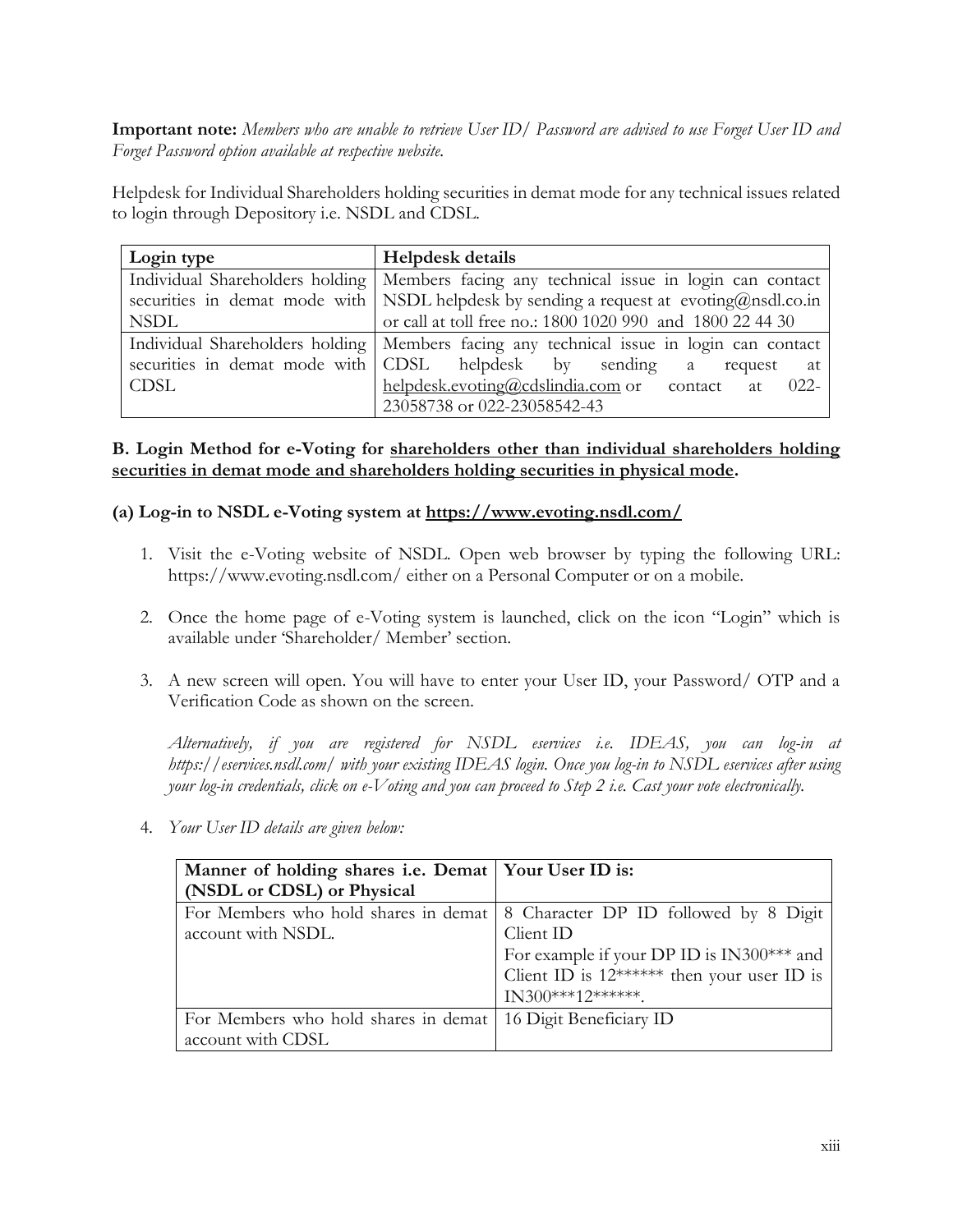|      | For example if your Beneficiary ID is<br>12************** then your user ID is<br>1 7**************                                                                                                         |
|------|-------------------------------------------------------------------------------------------------------------------------------------------------------------------------------------------------------------|
| Form | For Members holding shares in Physical   EVEN Number followed by Folio Number<br>registered with the company<br>For example if folio number is 001*** and<br>EVEN is 101456 then user ID is<br>101456001*** |

- 5. Password details for shareholders other than Individual shareholders are given below:
	- a) If you are already registered for e-Voting, then you can user your existing password to login and cast your vote.
	- b) If you are using NSDL e-Voting system for the first time, you will need to retrieve the 'initial password' which was communicated to you. Once you retrieve your 'initial password', you need to enter the 'initial password' and the system will force you to change your password.
	- c) How to retrieve your 'initial password'?
		- (i) If your email ID is registered in your demat account or with the company, your 'initial password' is communicated to you on your email ID. Trace the email sent to you from NSDL from your mailbox. Open the email and open the attachment i.e. a .pdf file. Open the .pdf file. The password to open the .pdf file is your 8 digit client ID for NSDL account, last 8 digits of client ID for CDSL account or folio number for shares held in physical form. The .pdf file contains your 'User ID' and your 'initial password'.
		- (ii) If your email ID is not registered, please follow steps mentioned below in process for those shareholders whose email ids are not registered.
- 6. If you are unable to retrieve or have not received the "Initial password" or have forgotten your password:

a) Click on "Forgot User Details/Password?"(If you are holding shares in your demat account with NSDL or CDSL) option available on [www.evoting.nsdl.com.](http://www.evoting.nsdl.com/)

b) Physical User Reset Password?" (If you are holding shares in physical mode) option available on [www.evoting.nsdl.com.](http://www.evoting.nsdl.com/)

c) If you are still unable to get the password by aforesaid two options, you can send a request at evoting@nsdl.co.in mentioning your demat account number/folio number, your PAN, your name and your registered address etc.

d) Members can also use the OTP (One Time Password) based login for casting the votes on the e-Voting system of NSDL.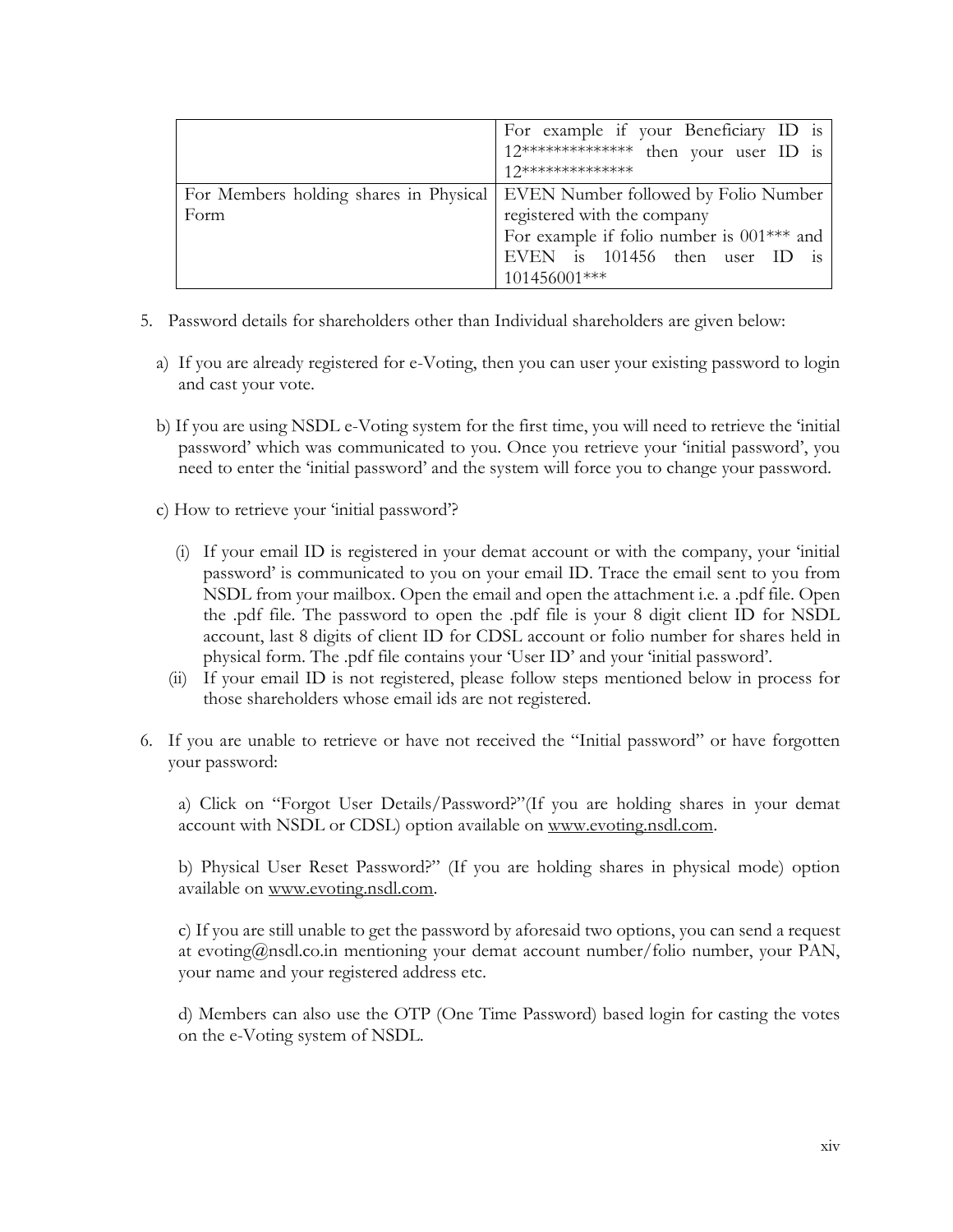- 7. After entering your password, tick on Agree to "Terms and Conditions" by selecting on the check box.
- 8. Now, you will have to click on "Login" button.
- 9. After you click on the "Login" button, Home page of e-Voting will open.

## **DETAILS ON STEP 2 ARE MENTIONED BELOW:**

#### **How to cast your vote electronically on NSDL e-Voting system?**

- 1. After successful login at Step 1, you will be able to see all the companies "EVEN" in which you are holding shares and whose voting cycle.
- 2. Select "EVEN" of company for which you wish to cast your vote during the remote e-Voting period Now you are ready for e-Voting as the Voting page opens.
- 3. Cast your vote by selecting appropriate options i.e. assent or dissent, verify/ modify the number of shares for which you wish to cast your vote and click on "Submit" and also "Confirm" when prompted.
- 4. Upon confirmation, the message "Vote cast successfully" will be displayed.
- 5. You can also take the printout of the votes cast by you by clicking on the print option on the confirmation page.
- 6. Once you confirm your vote on the resolution, you will not be allowed to modify your vote.

## **OTHER INSTRUCTIONS**

- 14. It is strongly recommended not to share your password with any other person and take utmost care to keep your password confidential. Login to the e-voting website will be disabled upon five unsuccessful attempts to key in the correct password. In such an event, you will need to go through the "Forgot User Details/ Password?" or "Physical User Reset Password?" option available on www.evoting.nsdl.com to reset the password.
- 15. In case of any queries, you may refer the Frequently Asked Questions (FAQs) for members and e-voting user manual for members available at the download section of www.evoting.nsdl.com or call on toll free no.: 1800 1020 990 and 1800 22 44 30 or send a request to Ms. Pallavi Mhatre at [evoting@nsdl.co.in](mailto:evoting@nsdl.co.in)
- 16. You can also update your mobile number and e-mail id in the user profile details of the folio which may be used for sending future communication(s).
- 17. The voting rights of members shall be in proportion to their shares of the paid-up equity share capital of the Company as on the cut-off date of December 20, 2021, and as per the Register of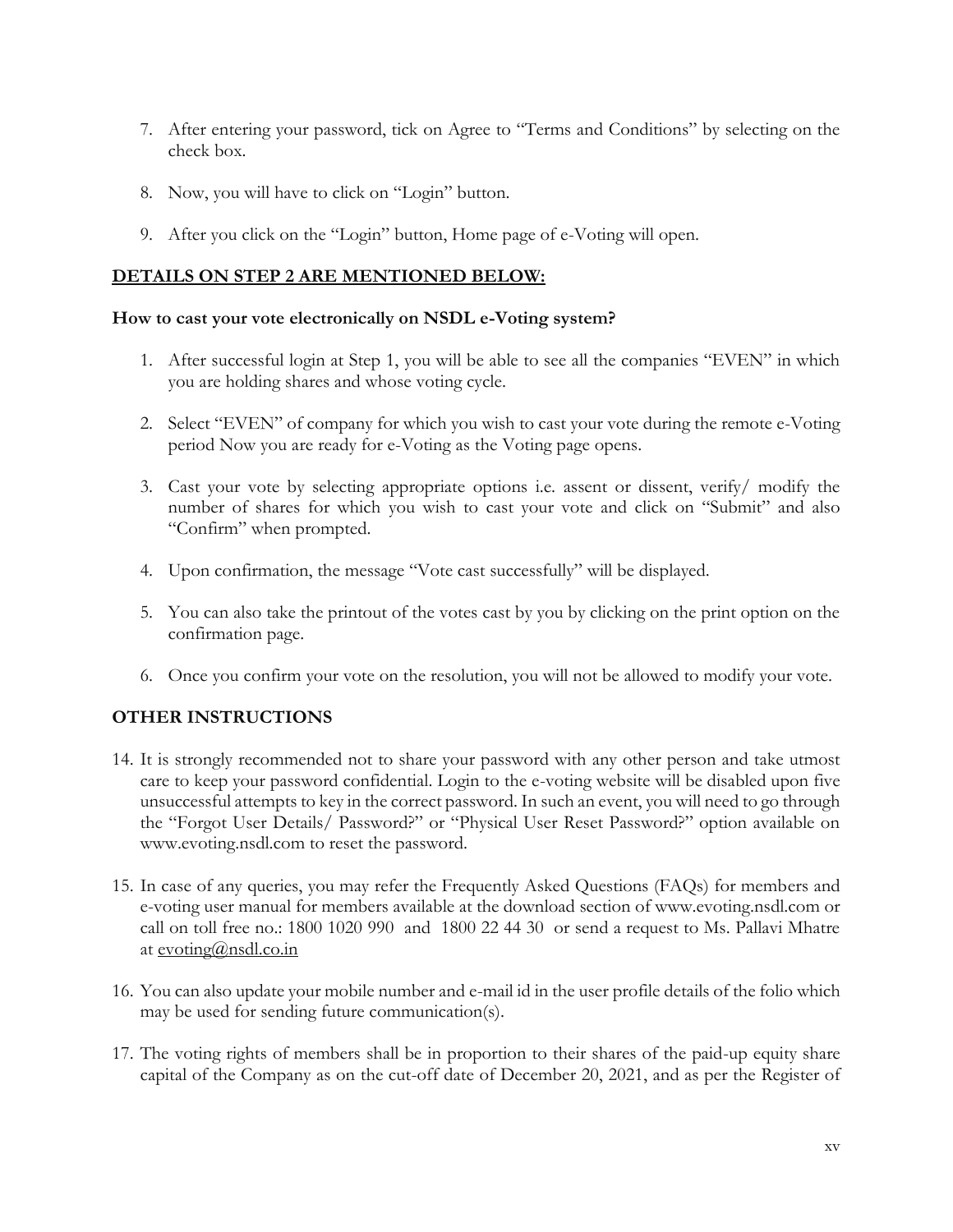members of the Company. A person who is not a member as on the cut-off date should treat this notice for information only.

- 18. Any person, who acquires shares of the Company and become member of the Company after dispatch of the Notice of the EGM and holding shares as of the cut-off date i.e. December 20, 2021 may obtain the login ID and password by sending a request at evoting $@n$ sdl.co.in or the company.
- 19. However, if you are already registered with NSDL for remote e-voting, then you can use your existing user ID and password for casting your vote. If you forgot your password, you can reset your password by using "Forgot User Details/Password" option available on www.evoting.nsdl.com or contact NSDL at the following toll free no.: 1800-222-990.
- 20. A person who has acquired the shares and has become a member of the Company after the dispatch of the Notice of the EGM and prior to the Cut-off date i.e December 20, 2021 shall be entitled to exercise his/her vote through remote e-voting as well as voting at the EGM through the facility made available at the EGM.
- 21. The facility for voting, either through electronic voting system, shall be made available at the meeting and the members attending the EGM who have not already cast their votes by remote evoting or members whose email IDs/ links face unexpected errors, if any, shall be able to exercise their right at the EGM. Members who have cast their votes by remote e-voting prior to the EGM may also attend the EGM but shall not be entitled to cast their votes again.
- 22. At the EGM, at the end of the discussion of the resolutions on which voting is to be held, the Chairman shall with the assistance of the Scrutinizer order voting for all those members who are present but have not cast their vote electronically using the remote e-voting facility.
- 23. The Scrutinizer shall immediately after the conclusion of voting at the EGM, first count the votes at the EGM, thereafter unblock the votes cast through remote e-voting in the presence of at least two witnesses not in the employment of the Company and make not later than three days of conclusion of the meeting, a consolidated Scrutinizer's Report of the total votes cast in favour or against, if any, to the Chairman or a person authorised by him in writing who shall countersign the same.
- 24. The Chairman or a person authorised by him in writing shall declare the result of voting forthwith.
- 25. The results of the electronic voting shall be declared after the EGM. The results along with the Scrutinizer's Report, shall also be placed on the company's website www.indiaexpomart.com and on the website of NSDL [www.evoting.nsdl.com.](http://www.evoting.nsdl.com/)
- 26. The Register of Directors and Key Managerial Personnel and their Shareholding maintained under Section 170 of the Companies Act, 2013 will be available for inspection at the EGM.
- 27. The route map showing directions to reach the venue of the EGM is annexed.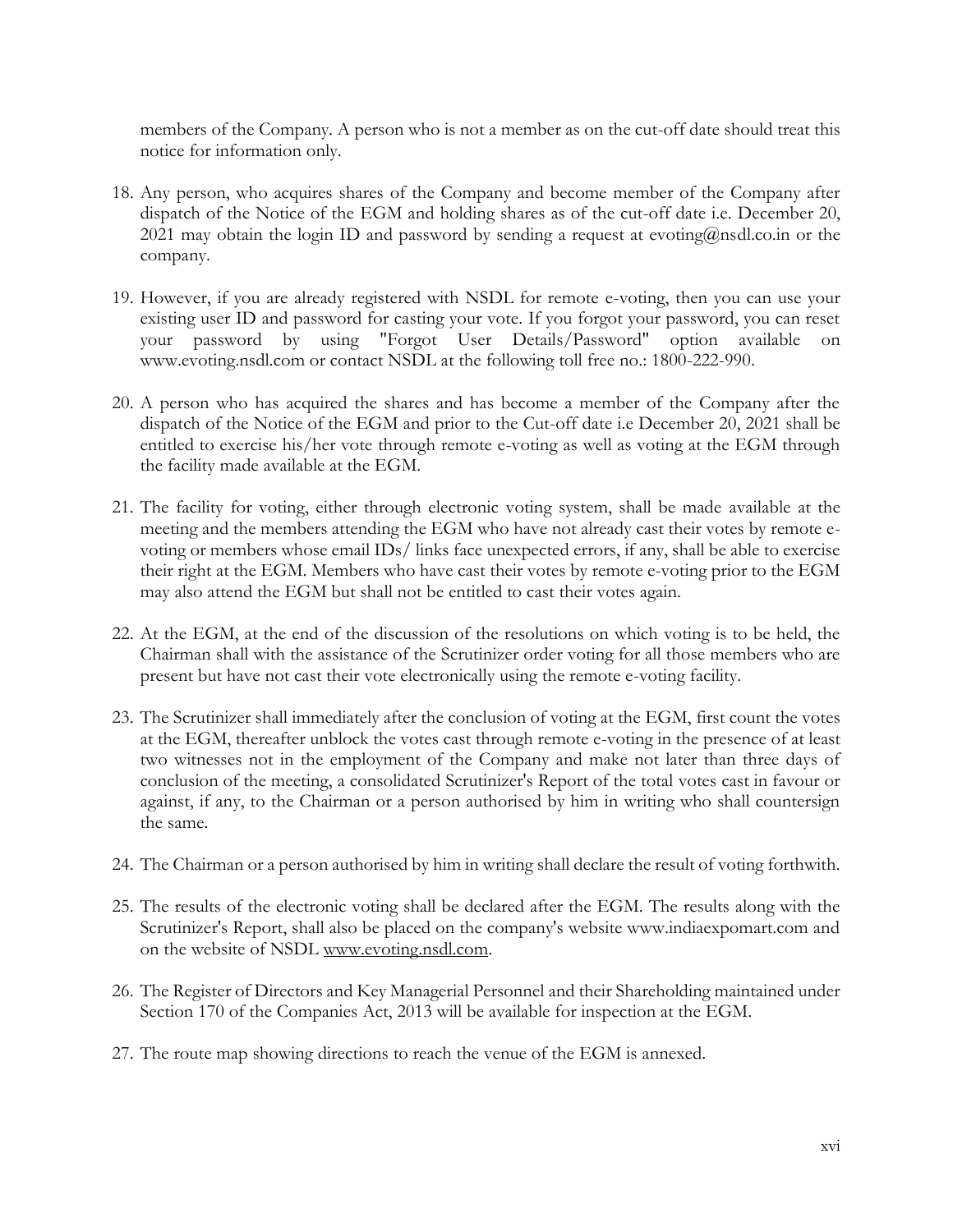| <b>Contact details:</b>      |                                                                                                                                                                                                                                                                      |
|------------------------------|----------------------------------------------------------------------------------------------------------------------------------------------------------------------------------------------------------------------------------------------------------------------|
| Company                      | <b>India Exposition Mart Limited</b><br>Regd. office: Plot No. 1, 210, Atlantic Plaza,<br>2 <sup>nd</sup> Floor, Local Shopping Centre<br>Mayur Vihar Phase-I, Delhi - 110091<br>CIN: U99999DL2001PLC110396<br>Email: cs@indiaexpocentre.com;<br>Ph: +91 120 2328011 |
| E-voting agency              | <b>National Securities Depositories Ltd.</b><br>https://evoting.nsdl.com/<br>contact on Toll free number 1800-222-990                                                                                                                                                |
| Scrutinizer                  | Mr. Vaibhav Jain<br>Practising Chartered Accountant,<br>M/s Mehra Goel & Co.<br>vaibhavjain@mehragoelco.com M: 9711310004                                                                                                                                            |
| Registrar and Transfer Agent | <b>KFin Technologies Private Limited</b><br>Selenium Tower B, Plot 31 & 32,<br>Financial District, Nanakramguda,<br>Serilingampally Mandal,<br>Hyderabad - 500 032, Telangana,<br>einward.ris@kfintech.com,<br>Toll Free number: 1-800-309-4001                      |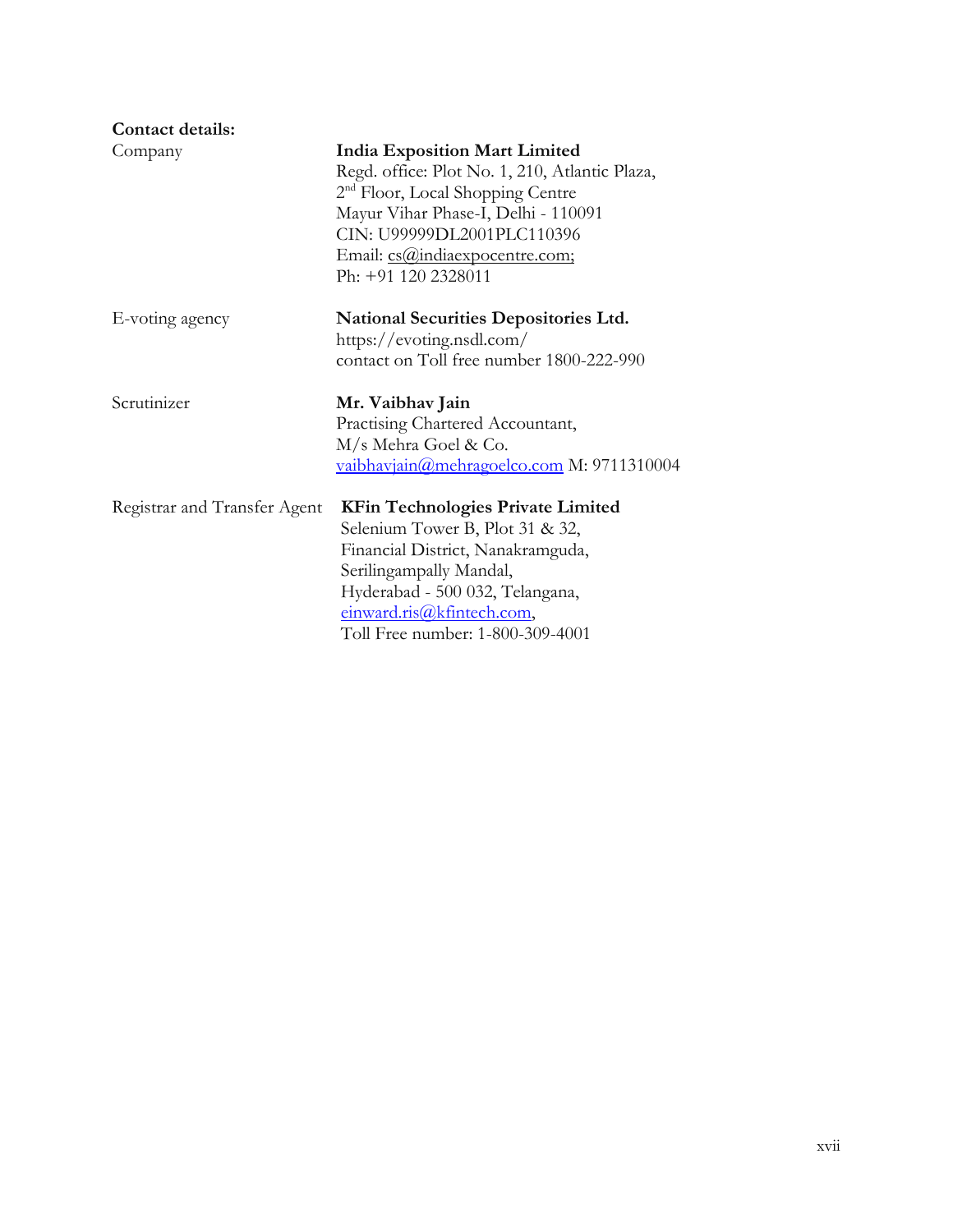## **EXPLANATORY STATEMENT UNDER SECTION UNDER SECTION 102 OF THE COMPANIES ACT, 2013**

## **Item No. 1**

Based on the recommendation of the Nomination & Remuneration Committee, the Board of Directors of the Company has recommended the name of Mohammad Fahad Ikram as a Director in the capacity of Non-Executive Independent Director of the Company to hold office for a term of one year upto December 26, 2022, not liable to retire by rotation, subject to consent of the Members of the company at the 11<sup>th</sup> EGM.

Mr. Ikram holds a bachelor's degree in Arts from De Montfort University. He is having rich and diverse experience in the Metal Export and Travel Industry. Currently he is associated with M/s Haq Brothers and Euro collection as a partner. He is also leading M/s ETC Enterorises Private Limited as a director of the company. The Board believes that Mr. Ikram's induction as a Non-Executive Independent Director on the Board will support in broadening the overall expertise of the Board. A brief profile of Mr. Ikram, including nature of his expertise, is annexed hereto.

In the opinion of the Board, Mr. Ikram fulfils the conditions specified in the Act and the Rules made there under for appointment as an Independent Director.

In compliance with the provisions of Section 149 read with Schedule IV of the Act, the appointment of Mr. Ikram as an Independent Director is now being placed before the Members in general meeting for their approval.

None of the Directors, Key Managerial Personnel and their relatives are in any way, concerned or interested, financially or otherwise, in the aforesaid Ordinary Resolution.

The Board accordingly recommends the Ordinary Resolution set out at Item No. 1 of the accompanying Notice for approval of the members.

A copy of the draft letter of appointment of Mr. Mohammad Fahad Ikram as an Independent Director setting out the terms and conditions shall be placed at the meeting for inspection by the members and shall also be available for inspection at the registered office/ corporate office between 12 noon and 3 pm on all working days up to the date of the 11<sup>th</sup> Extra Ordinary General Meeting.

### **Item No. 2**

Based on the recommendation of the Nomination & Remuneration Committee, the Board of Directors of the Company has recommended the name of Mr. Pradip Navnitlal Muchhala as a Director in the capacity of Non-Executive Independent Director of the Company to hold office for a term of one year upto December 26, 2022, not liable to retire by rotation, subject to consent of the Members of the company at the  $11<sup>th</sup> EGM$ .

Mr. Muchhala holds a bachelor's degree in Commerce from Bombay University. He is having rich knowledge and experience of Fashion Market. He is also having 44 years' experience in Export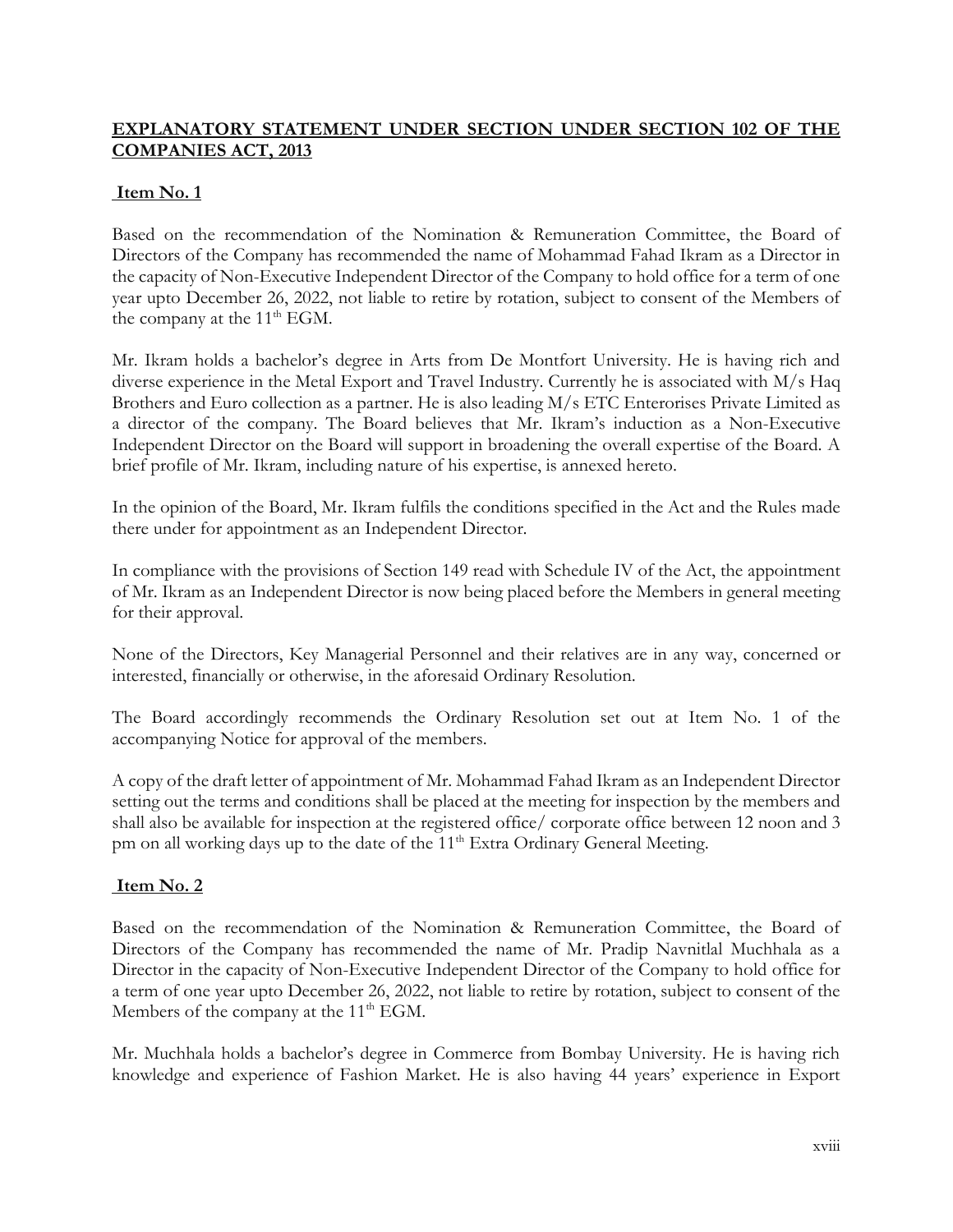Business of Handicrafts, Fashion Jewellery and Fashionable Accessories since 1975. He was also on the Board of EPCH. The Board believes that Mr. Muchhala's induction as a Non-Executive Independent Director on the Board will support in broadening the overall expertise of the Board. A brief profile of Mr. Muchhala, including nature of his expertise, is annexed hereto.

In the opinion of the Board, Mr. Muchhala fulfils the conditions specified in the Act and the Rules made there under for appointment as an Independent Director.

In compliance with the provisions of Section 149 read with Schedule IV of the Act, the appointment of Mr. Muchhala as an Independent Director is now being placed before the Members in general meeting for their approval.

None of the Directors, Key Managerial Personnel and their relatives are in any way, concerned or interested, financially or otherwise, in the aforesaid Ordinary Resolution.

The Board accordingly recommends the Ordinary Resolution set out at Item No. 2 of the accompanying Notice for approval of the members.

A copy of the draft letter of appointment of Mr. Pradip Navnitlal Muchhala as an Independent Director setting out the terms and conditions shall be placed at the meeting for inspection by the members and shall also be available for inspection at the registered office/ corporate office between 12 noon and 3 pm on all working days up to the date of the  $11<sup>th</sup>$  Extra Ordinary General Meeting.

## **Item No. 3**

Based on the recommendation of the Nomination & Remuneration Committee, the Board of Directors of the Company has recommended the name of Mr. Rajesh Kumar Jain as a Director in the capacity of Non-Executive Independent Director of the Company to hold office for a term of one year upto December 26, 2022, not liable to retire by rotation, subject to consent of the Members of the company at the 11<sup>th</sup> EGM.

Mr. Jain is Chartered Accountant and Cost & Management Accountant and also holds a bachelor's degree in Commerce from St. Xaviers University, Kolkata. He is associated with various organisations like Exmart International, New Delhi, Export Promotion Council for Handicrafts, India, TPF Organization and JITO, New Delhi Chapter. The Board believes that Mr. Jain's induction as a Non-Executive Independent Director on the Board will support in broadening the overall expertise of the Board. A brief profile of Mr. Jain, including nature of his expertise, is annexed hereto.

In the opinion of the Board, Mr. Jain fulfils the conditions specified in the Act and the Rules made there under for appointment as an Independent Director.

In compliance with the provisions of Section 149 read with Schedule IV of the Act, the appointment of Mr. Jain as an Independent Director is now being placed before the Members in general meeting for their approval.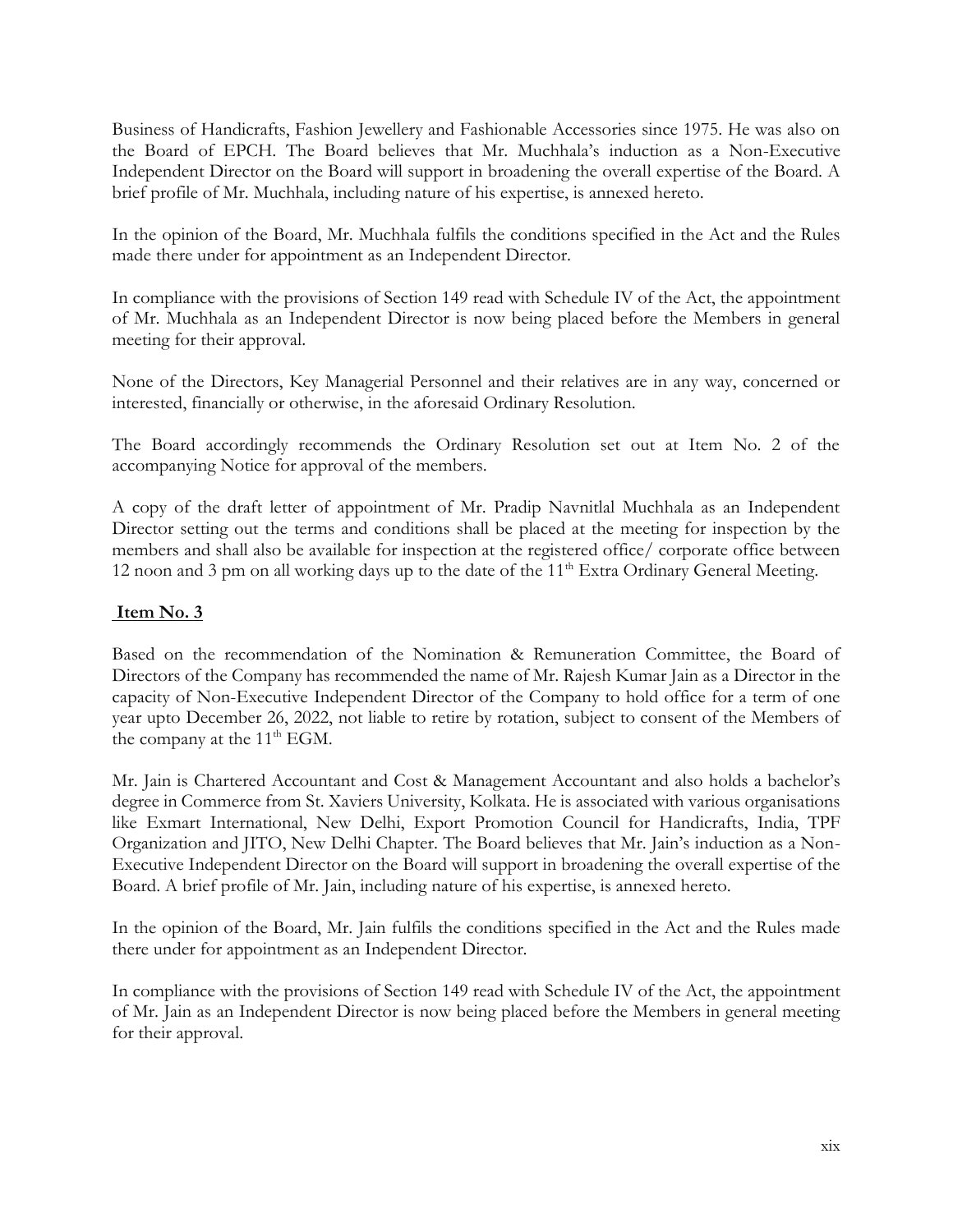None of the Directors, Key Managerial Personnel and their relatives are in any way, concerned or interested, financially or otherwise, in the aforesaid Ordinary Resolution.

The Board accordingly recommends the Ordinary Resolution set out at Item No. 3 of the accompanying Notice for approval of the members.

A copy of the draft letter of appointment of Mr. Rajesh Kumar Jain as an Independent Director setting out the terms and conditions shall be placed at the meeting for inspection by the members and shall also be available for inspection at the registered office/ corporate office between 12 noon and 3 pm on all working days up to the date of the 11<sup>th</sup> Extra Ordinary General Meeting.

## **Item No. 4**

Based on the recommendation of the Nomination & Remuneration Committee, the Board of Directors of the Company has recommended the name of Ms. Snighdha Saluja as a Director in the capacity of Non-Executive Independent Director of the Company to hold office for a term of one year upto December 26, 2022, not liable to retire by rotation, subject to consent of the Members of the company at the 11<sup>th</sup> EGM.

Ms. Saluja holds a bachelor's degree in Commerce from Jesus and Mary College, Delhi University. She has excellence skills of flair reading and writing which makes her a freelance journalist. Later, after her marriage she joined her family business and started an Export venture in 1995 by the name of Encore Exports. She was awarded with "The Women Entrepreneurs award" by EPCH. Now, she also started a venture into the Hotel industry in the US. The Board believes that Ms. Saluja's induction as a Non-Executive Independent Director on the Board will support in broadening the overall expertise of the Board. A brief profile of Ms. Saluja, including the nature of his expertise, is annexed hereto.

In the opinion of the Board, Ms. Saluja fulfils the conditions specified in the Act and the Rules made there under for appointment as an Independent Director.

In compliance with the provisions of Section 149 read with Schedule IV of the Act, the appointment of Ms. Saluja as an Independent Director is now being placed before the Members in general meeting for their approval.

None of the Directors, Key Managerial Personnel and their relatives are in any way, concerned or interested, financially or otherwise, in the aforesaid Ordinary Resolution.

The Board accordingly recommends the Ordinary Resolution set out at Item No. 4 of the accompanying Notice for approval of the members.

A copy of the draft letter of appointment of Ms. Snighdha Saluja as an Independent Director setting out the terms and conditions shall be placed at the meeting for inspection by the members and shall also be available for inspection at the registered office/ corporate office between 12 noon and 3 pm on all working days up to the date of the 11th Extra Ordinary General Meeting.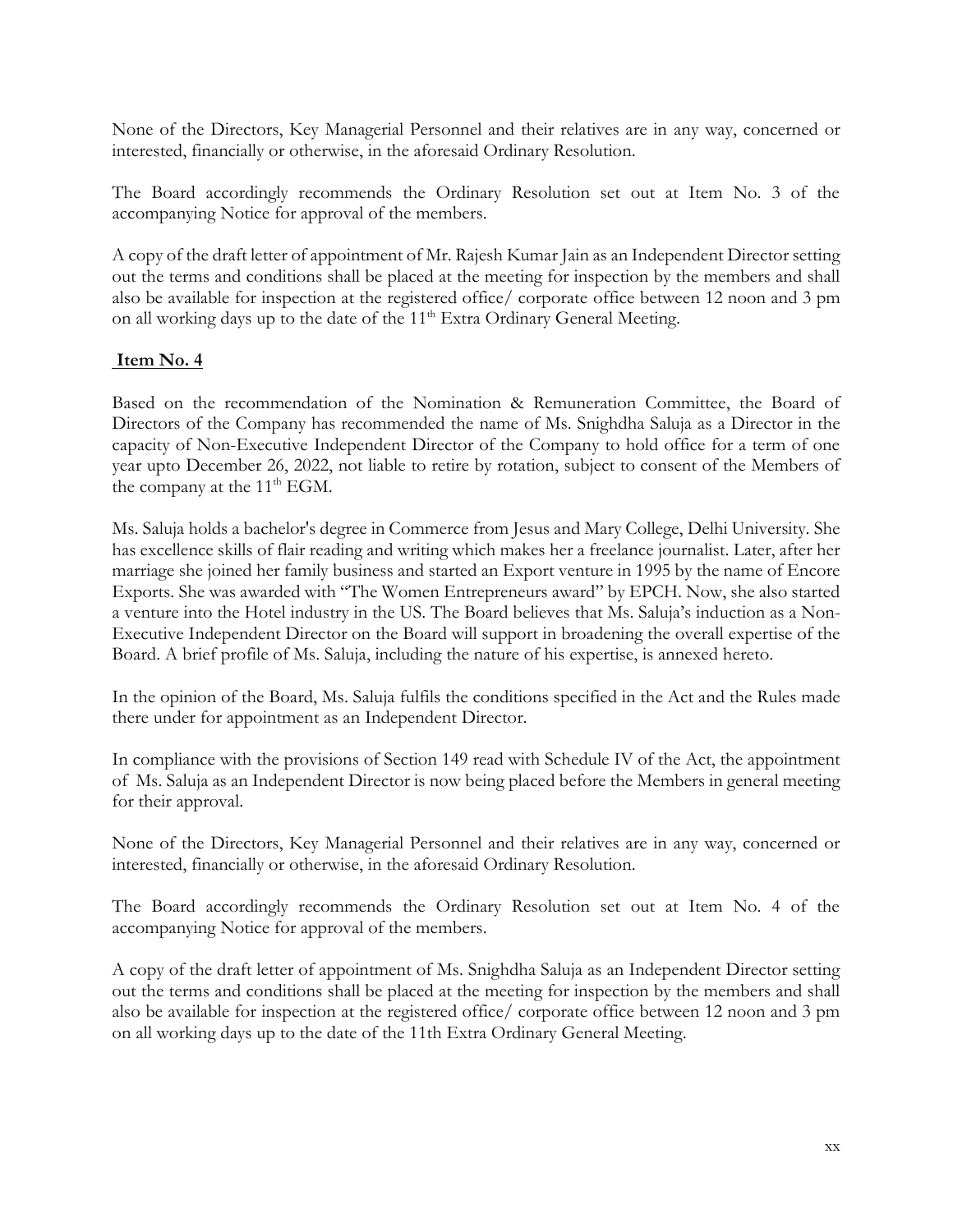## **Item No. 5**

Based on the recommendation of the Nomination & Remuneration Committee, the Board of Directors of the Company has recommended the name of Mr. Sunil Sikka as a Director in the capacity of Non-Executive Independent Director of the Company to hold office for a term of one-year upto December 26, 2022, not liable to retire by rotation, subject to consent of the Members of the company at the 11<sup>th</sup> EGM. It may be noted that Mr. Sikka who was appointed as an additional director of the company w.e.f September 29, 2021, under section 161 of the Companies Act, 2013.

In the opinion of the Board, Mr. Sikka fulfils the conditions specified in the Act and the Rules made there under for appointment as an Independent Director.

In compliance with the provisions of Section 149 read with Schedule IV of the Act, the appointment of Mr. Sikka as an Independent Director is now being placed before the Members in general meeting for their approval.

Mr. Sikka holds post graduate degree from Delhi University. He is a promoter director of leading hotels chain across India. He has vast experience of more than 37 years in export trade. The Board believes that Mr. Sikka's induction as a Non-Executive Independent Director on the Board will support in broadening the overall expertise of the Board. A brief profile of Mr. Sikka, including nature of his expertise, is annexed hereto.

None of the Directors (except Mr. Sunil Sikka), Key Managerial Personnel and their relatives are in any way, concerned or interested, financially or otherwise, in the aforesaid Ordinary Resolution.

The Board accordingly recommends the Ordinary Resolution set out at Item No. 5 of the accompanying Notice for approval of the members.

A copy of the draft letter of appointment of Mr. Sunil Sikka as an Independent Director setting out the terms and conditions shall be placed at the meeting for inspection by the members and shall also be available for inspection at the registered office / corporate office between 12 noon and 3 pm on all working days up to the date of the  $11<sup>th</sup>$  Extra Ordinary General Meeting.

### **Item No. 6**

Based on the recommendation of the Nomination & Remuneration Committee, the Board of Directors of the Company has recommended the name of Mr. Nirmal Bhandari as a Director in the capacity of Non-Executive Independent Director of the Company to hold office for a term of one year upto December 26, 2022, not liable to retire by rotation, subject to consent of the Members of the company at the 11<sup>th</sup> EGM.

Mr. Bhandari holds a bachelor's degree in Commerce from Jodhpur University. He has vast experience and knowledge of Manufacture and Exports of Wooden, Iron handicrafts, Furniture & Accessories. He is associated with M/s Bhandari Exports and M/s G.K. Exports (Exporter of Handicrafts/ Furniture items of Wood Iron Brass Etc.) as proprietor. Also, he was Ex- President of Ummed Club,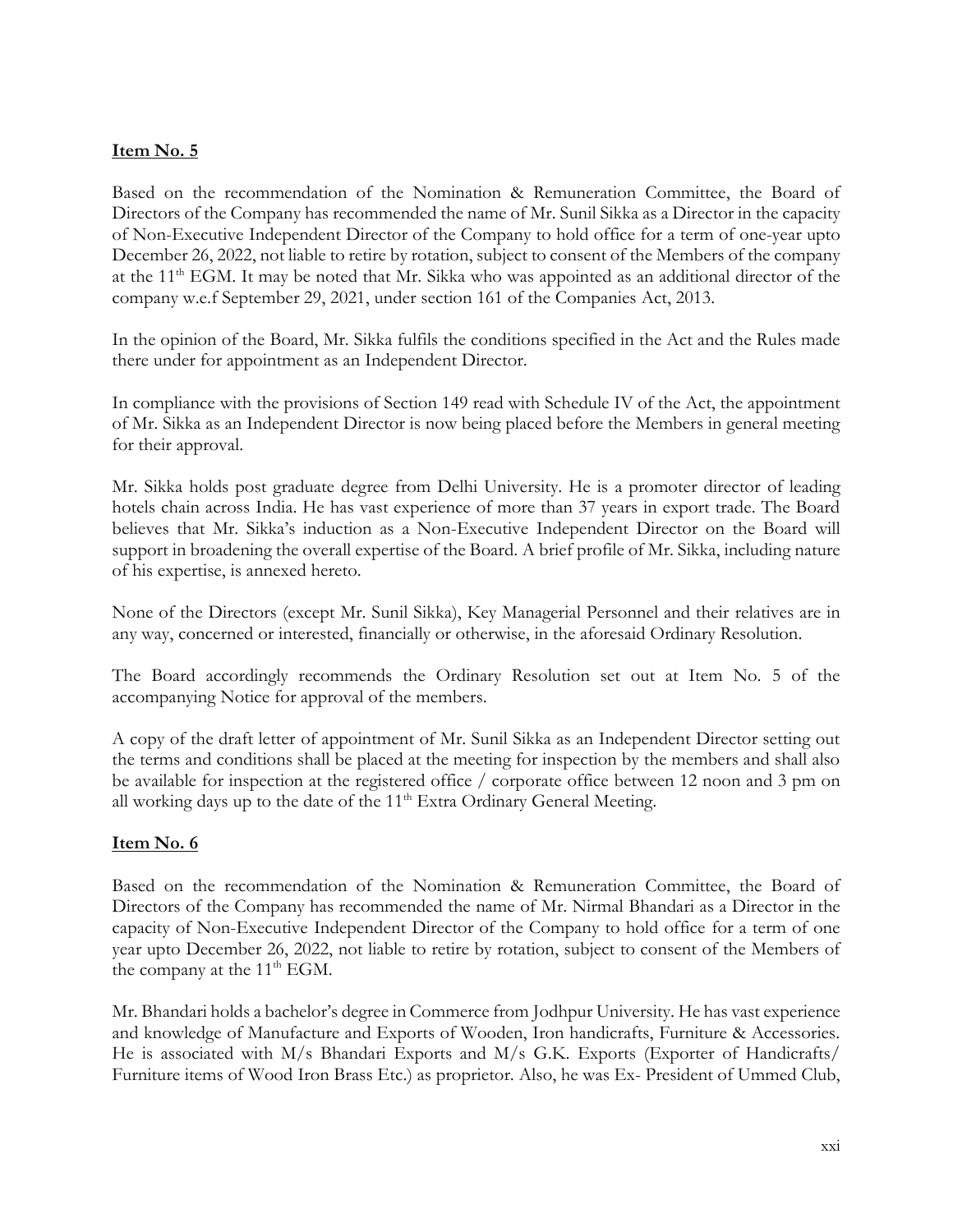Jodhpur Handicrafts Exporters Association, Jodhpur, Ex-Vice President of Export Promotion Council for handicrafts, New Delhi and Ex-COA-Member of Export Promotion Council for handicrafts, New Delhi. The Board believes that Mr. Bhandari's induction as a Non-Executive Independent Director on the Board will support in broadening the overall expertise of the Board. A brief profile of Mr. Bhandari, including nature of his expertise, is annexed hereto.

In the opinion of the Board, Mr. Bhandari fulfils the conditions specified in the Act and the Rules made there under for appointment as an Independent Director.

In compliance with the provisions of Section 149 read with Schedule IV of the Act, the appointment of Mr. Bhandari as an Independent Director is now being placed before the Members in general meeting for their approval.

None of the Directors, Key Managerial Personnel and their relatives are in any way, concerned or interested, financially or otherwise, in the aforesaid Ordinary Resolution.

The Board accordingly recommends the Ordinary Resolution set out at Item No. 6 of the accompanying Notice for approval of the members.

A copy of the draft letter of appointment of Mr. Nirmal Bhandari an Independent Director setting out the terms and conditions shall be placed at the meeting for inspection by the members and shall also be available for inspection at the registered office/ corporate office between 12 noon and 3 pm on all working days up to the date of the 11<sup>th</sup> Extra Ordinary General Meeting.

### **Item No. 7**

The Company proposes to offer, allot and/or transfer equity shares of the Company of up to an aggregate of ₹ 5,500 [Five Thousand Five Hundred] Million on such terms, in such manner, at such time and at such price or prices and as may be discovered in accordance with applicable laws, including without limitation the Securities and Exchange Board of India (Issue of Capital and Disclosure Requirements) Regulations, 2018, as amended (**"SEBI ICDR Regulations"**), to various categories of investors including qualified institutional investors, retail individual investors, non-institutional investors, non-resident Indians, registered foreign portfolio investors and/ or eligible employees, as permitted under the SEBI ICDR Regulations and other applicable laws. The Equity Shares allotted shall rank in all respects pari passu with the existing Equity Shares. The proposed offering (**"Offer"**) shall include a fresh issue of the Equity Shares by the Company.

### **Material information pertaining to the Offer is as follows:**

### **(i) Offer Price:**

The price at which the Equity Shares will be allotted through the Offer, as well as the price band within which bidders in the Offer will be able to put in bids for Equity Shares offered in the Offer shall be determined and finalized by the Company in consultation with the BRLM in accordance with the SEBI ICDR Regulations, on the basis of the book building process.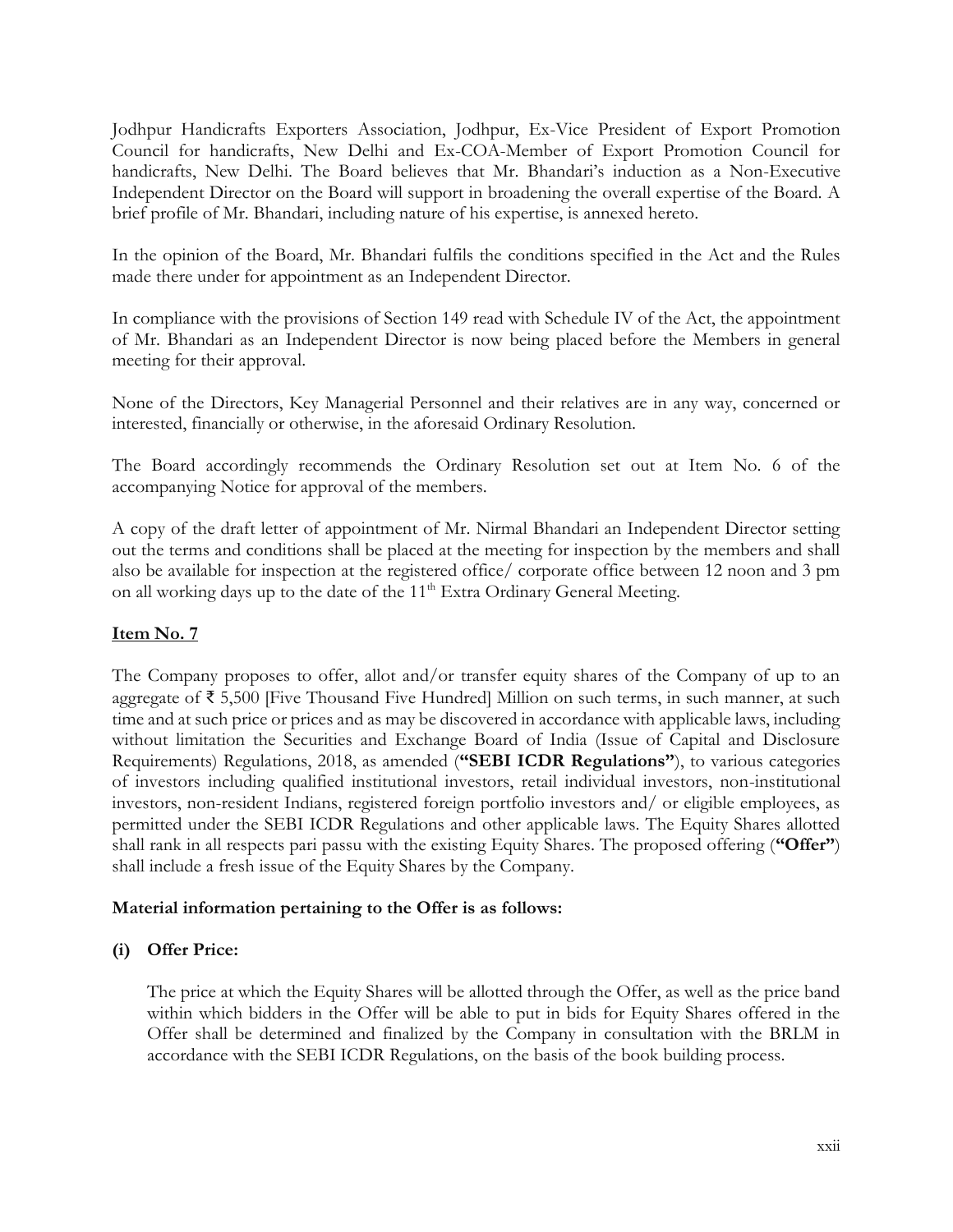### **(ii) Objects of the Offer:**

The objects of the Offer shall be disclosed in the Draft Red Herring Prospectus to be filed with the SEBI in connection with the Offer. The Company will not receive any proceeds from any Offer of Sale, which will accrue to the relevant Selling Shareholders.

#### **(iii) Intention of Directors/ Key managerial personnel to subscribe to the Offer:**

The Company has not made and will not make an offer of Equity Shares to any directors or key managerial personnel. However, the directors or the key managerial personnel may apply for the Equity Shares in the various categories under the Offer in accordance with the SEBI ICDR Regulations.

#### **(iv) Whether a change in control is intended or expected:**

No change in control is intended or expected as a result of the Offer.

#### **(v) Allotment:**

The allotment of Equity Shares pursuant to the Offer shall be completed within such time period as may be prescribed under applicable law.

#### **(vi) Pre-Offer and post-Offer shareholding pattern:**

The pre-Offer and post-Offer shareholding pattern shall be as disclosed in the offer documents filed in connection with the Offer.

The Board recommends the resolution for your approval. Additionally, to the extent the above requires amendments to be made in terms of the Companies Act, 2013 and the rules thereunder (including any statutory modification(s) or re-enactment thereof, for the time being in force, the "Companies Act, 2013"), the SEBI ICDR Regulations, any other law or if recommended by various advisors to the Company in connection with the Offer, the Board will make necessary amendments.

All the directors, key managerial personnel and relatives of directors and/or key managerial personnel (as defined in the Companies Act, 2013) may be deemed to be concerned or interested in the proposed resolution to the extent of their shareholding in the Company and, to the extent shares may be subscribed for and allotted in their names. In terms of the SEBI ICDR Regulations, the entire pre-Offer share capital of the Company shareholders shall be required to be locked-in for a period of six months from the date of allotment in the Offer. Consequently, in the event the Company does not wish to offer its shareholding or any part thereof in the Offer for Sale, the Company's shareholding which is not offered and sold in the Offer for Sale shall be locked-in for a period of six months from the date of allotment, unless it is subject to the exceptions laid down in the proviso to Regulation 17 of the SEBI ICDR Regulations.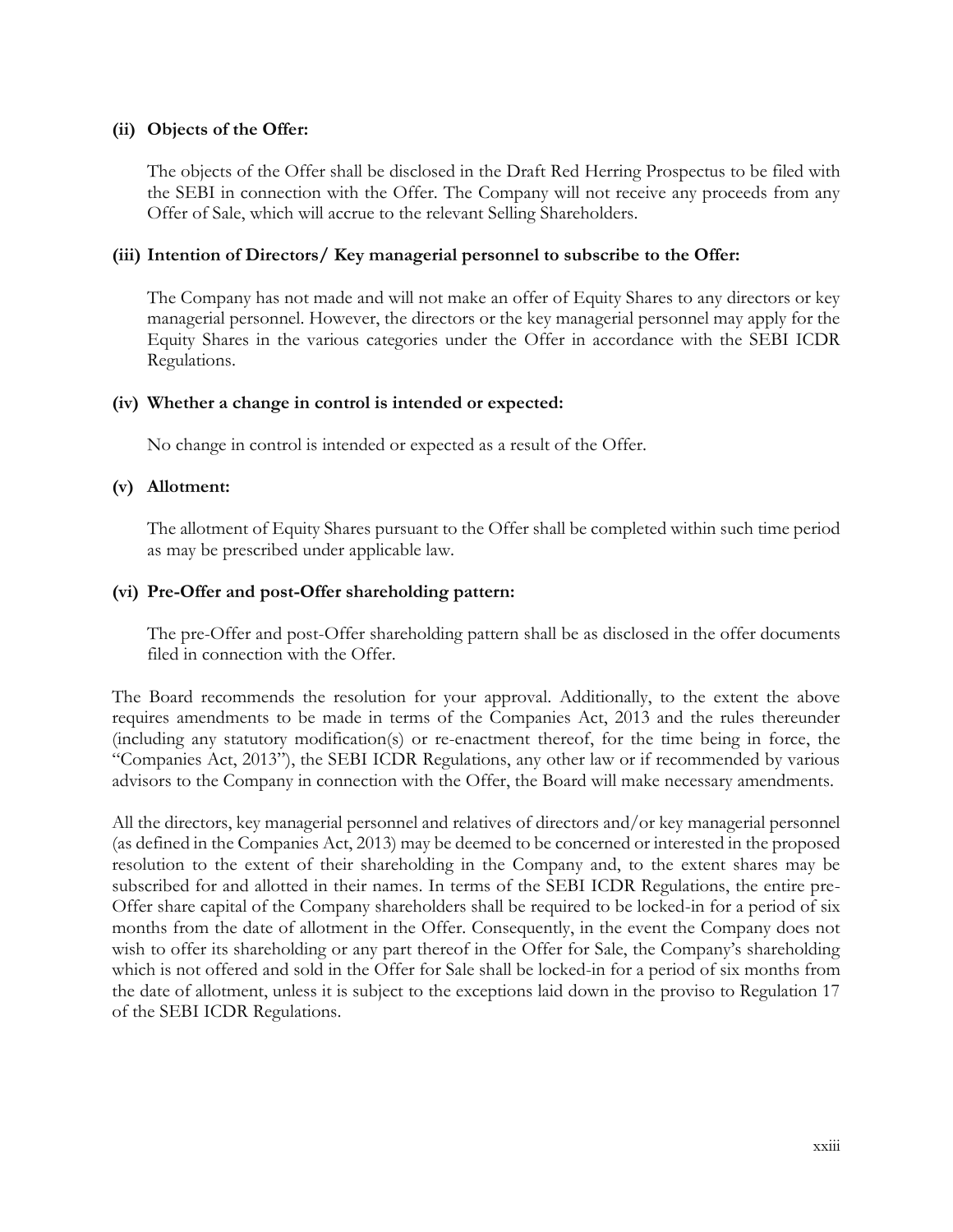## **BRIEF RESUME AND OTHER INFORMATION IN RESPECT OF INDEPENDENT DIRECTORS SEEKING APPOINTMENT IN THE 11TH EGM**

| Name<br>of<br><b>Director</b>                                                     | Mohammad<br>Fahad<br>Ikram                            | Pradip<br>Mr.<br>Navnitlal<br>Muchhala                                           | Rajesh<br>Mr.<br>Kumar Jain                                                                                                                                                                                    | Ms.<br>Snighdha<br>Saluja                                                                        | Mr. Sunil Sikka                                                                                                                                                                                                                                                                                                                         | Nirmal<br>Mr.<br>Bhandari                                                                                                                                                                                                      |
|-----------------------------------------------------------------------------------|-------------------------------------------------------|----------------------------------------------------------------------------------|----------------------------------------------------------------------------------------------------------------------------------------------------------------------------------------------------------------|--------------------------------------------------------------------------------------------------|-----------------------------------------------------------------------------------------------------------------------------------------------------------------------------------------------------------------------------------------------------------------------------------------------------------------------------------------|--------------------------------------------------------------------------------------------------------------------------------------------------------------------------------------------------------------------------------|
| <b>DIN</b>                                                                        | 07030199                                              | 02493536                                                                         | 00410444                                                                                                                                                                                                       | 00107691                                                                                         | 00083032                                                                                                                                                                                                                                                                                                                                | 00552621                                                                                                                                                                                                                       |
| Date of Birth                                                                     | 06/06/1979                                            | 04/02/1953                                                                       | 02/04/1968                                                                                                                                                                                                     | 19/01/1962                                                                                       | 24/08/1958                                                                                                                                                                                                                                                                                                                              | 10/10/1959                                                                                                                                                                                                                     |
| Age                                                                               | 42 years                                              | 68 years                                                                         | 53 years                                                                                                                                                                                                       | 59 years                                                                                         | 63 years                                                                                                                                                                                                                                                                                                                                | 62 years                                                                                                                                                                                                                       |
| Date of first<br>appointment<br>on Board                                          | $\equiv$                                              | $\bar{\phantom{a}}$                                                              | $\frac{1}{2}$                                                                                                                                                                                                  | $\overline{a}$                                                                                   | 29/09/2021                                                                                                                                                                                                                                                                                                                              | 18/04/2002                                                                                                                                                                                                                     |
| Shareholding<br>in<br>the<br>company                                              | 264086<br>Equity<br>Shares                            | 251268<br><b>Equity Shares</b>                                                   | 36472 Equity<br>Shares                                                                                                                                                                                         | 31946 Equity<br>Shares                                                                           | Nil                                                                                                                                                                                                                                                                                                                                     | 524554<br>Equity<br>Shares                                                                                                                                                                                                     |
| Relationship<br>with<br>other<br>Directors,<br>Manager<br><b>or</b><br><b>KMP</b> | Nil                                                   | Nil                                                                              | Nil                                                                                                                                                                                                            | Nil                                                                                              | Nil                                                                                                                                                                                                                                                                                                                                     | Nil                                                                                                                                                                                                                            |
| Directorship<br>in any other<br>companies                                         | <b>ETC</b><br>1.<br>Enterprises<br>Private<br>Limited | Elusividya<br>1.<br>Advisory LLP<br>2.<br>Orbit<br>Fabrics<br>Private<br>Limited | Exmart<br>1.<br>International<br>Private<br>Limited<br><b>RBG</b><br>2.<br>Impex Private<br>Limited<br>3. Supersonic<br>Marketing<br>Private<br>Limited<br>4.<br><b>RPJ</b><br>Marketing<br>Private<br>Limited | 1. SU Import<br>Services<br>Private<br>Limited<br>Apaar<br>2.<br>Packaging<br>Private<br>Limited | 1. Houzz N<br>Dezins LLP<br>2. Royal Orchid<br>Hotels Limited<br>3. Knotty Home<br>Private Limited<br>4. Ksheer Sagar<br>Developers Pvt<br>Ltd<br>5. Raj Kamal<br>Buildcon Pvt Ltd<br>6. J. H. Builders<br>Pvt Ltd<br>7. Ksheer Sagar<br><b>Buildcon Private</b><br>Limited<br>8. Baljees Hotels<br>And Real Estates<br>Private Limited | Adeshwar<br>1.<br>Properties<br>Private Limited<br>2.<br>Shri<br>Ashtapad<br>Properties<br>Private Limited<br>Bhandari<br>3.<br>Heritage Private<br>Limited<br>4.<br>Jain<br>International<br>Trade<br>Organisation<br>Jodhpur |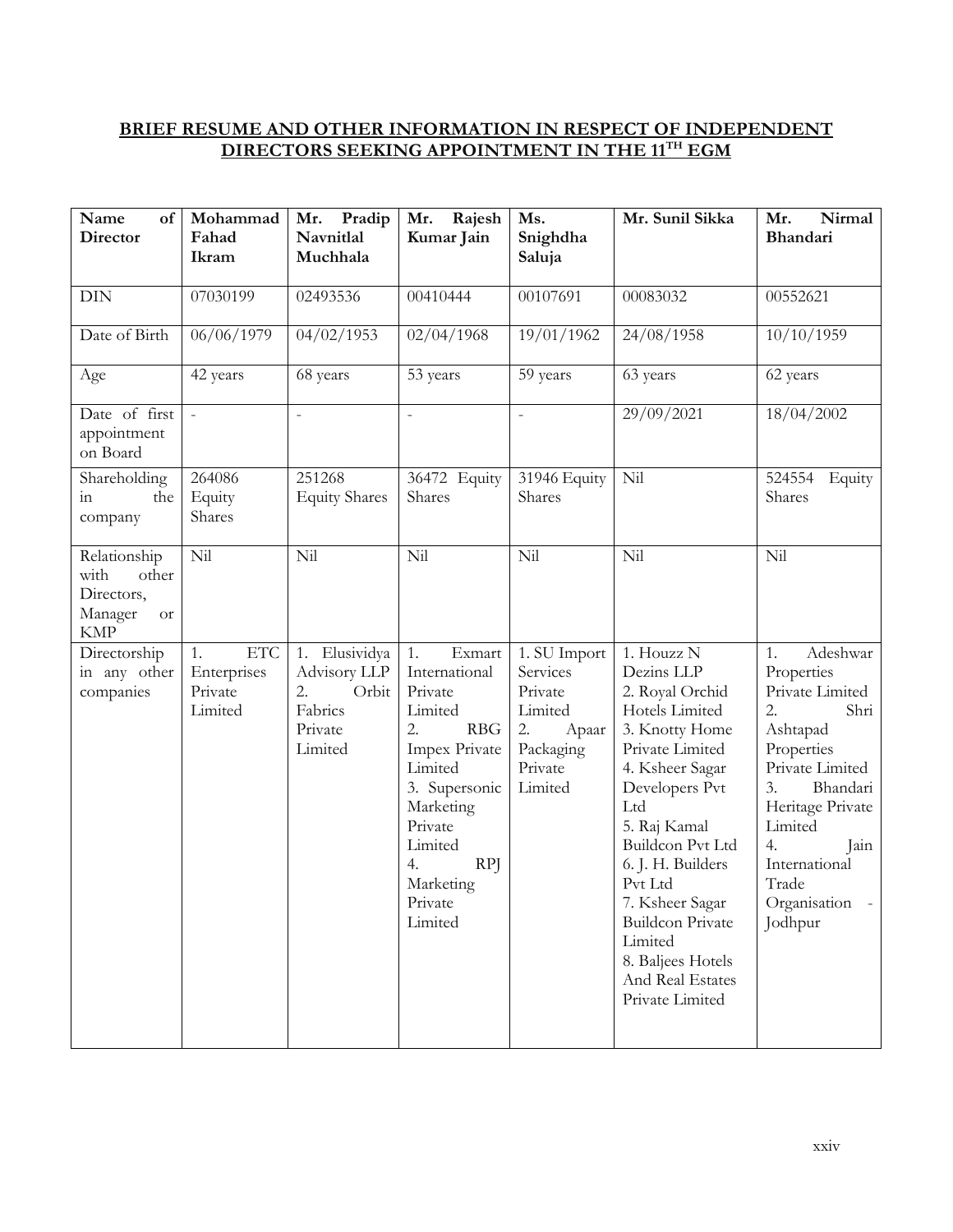# **Venue of 11th EGM - Location and Route Map**

## **India Exposition Mart Limited**

CIN: U99999DL2001PLC110396

#### **\*Address of Venue:**

Govt. Servants Co-operative House Building Society Limited Kalyan Kendra, 9, Paschimi Marg, Vasant Vihar, New Delhi-110057

### **Nearest Landmark:**

Modern School, Vasant Vihar, New Delhi-110057

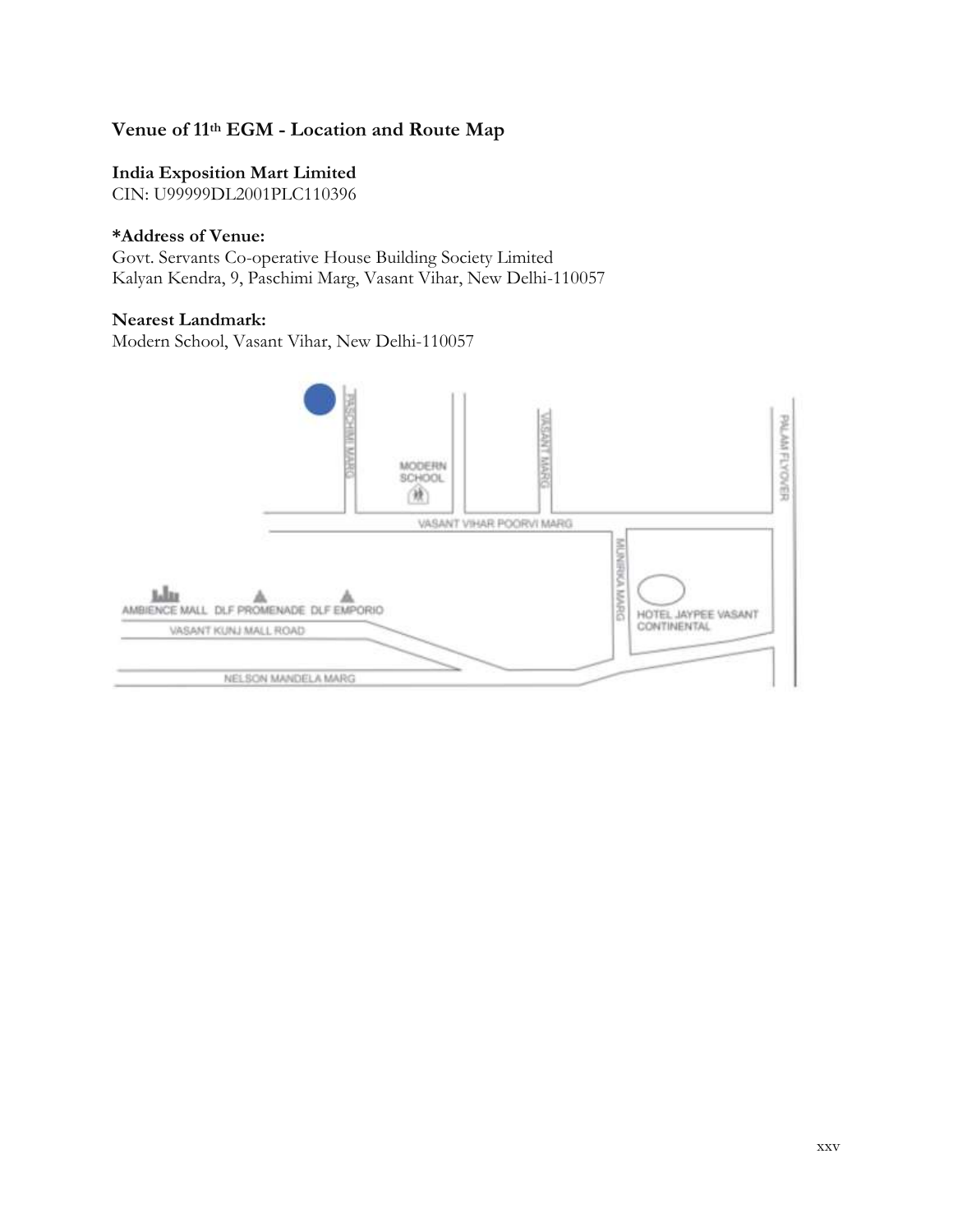

# **11th Extraordinary General Meeting: December 27, 2021**

# **ATTENDANCE SLIP**

Full name of the Member in Block Letters: …………………………...……………………………

Folio No./ DP IN No.:

No. of Shares held:

I, hereby record my presence at the 11<sup>th</sup> Extraordinary General Meeting of India Exposition Mart Limited, held on Monday, December 27, 2021 at 11:30 AM at "Govt. Servants Co-operative House Building Society Limited", Kalyan Kendra, 9, Paschimi Marg, Vasant Vihar, New Delhi - 110057.

---------------------------------------------------------

Signature of the Member/ Proxyholder

**Note: Only Member of the Company or their Proxies will be allowed to attend the Meeting. Please complete this attendance slip and hand it over at the entrance of the meeting hall.**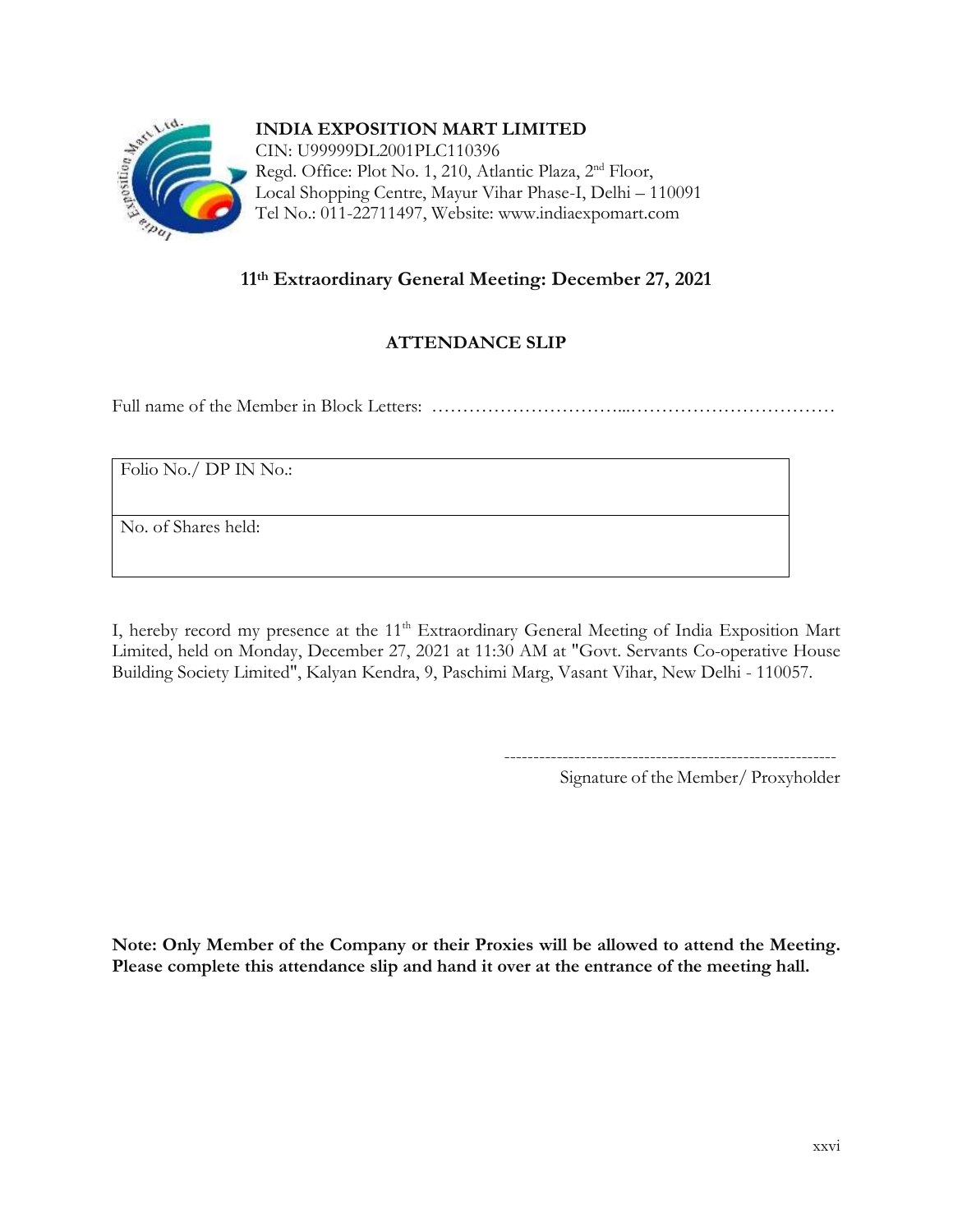

### **INDIA EXPOSITION MART LIMITED**

CIN: U99999DL2001PLC110396 Regd. Office: Plot No. 1, 210, Atlantic Plaza, 2nd Floor, Local Shopping Centre, Mayur Vihar Phase-I, Delhi – 110091 Tel No.: 011-22711497, Website: www.indiaexpomart.com

# **11th Extraordinary General Meeting: December 27, 2021**

#### **PROXY FORM Form No. MGT-11**

[Pursuant to Section 105(6) of the Companies Act, 2013 and rule 19(3) of the Companies (Management and Administration) Rules, 2014]

| I/We, being the member (s) of  shares of the above-named company, hereby appoint |                    |
|----------------------------------------------------------------------------------|--------------------|
|                                                                                  |                    |
|                                                                                  |                    |
|                                                                                  | or failing him/her |
|                                                                                  |                    |
|                                                                                  |                    |
|                                                                                  | or failing him/her |
|                                                                                  |                    |
|                                                                                  | or failing him/her |
|                                                                                  |                    |

as my/ our proxy to attend and vote (on a poll) for me/ us and on my/ our behalf at the  $11<sup>th</sup>$ Extraordinary General Meeting of the Company, to be held on Monday, December 27, 2021 at 11:30 AM at "Govt. Servants Co-operative House Building Society Limited", Kalyan Kendra, 9, Paschimi